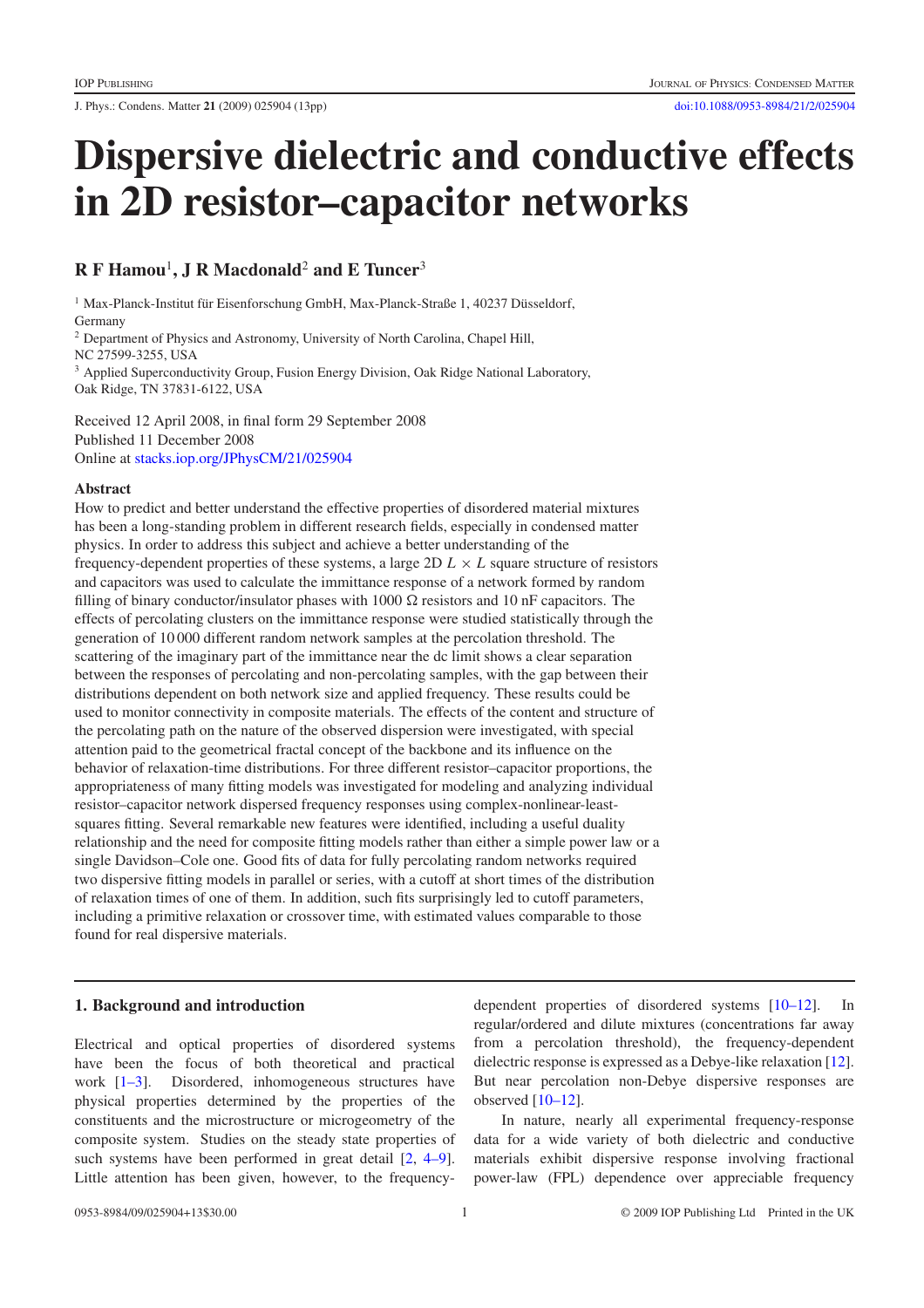ranges. Such dispersive behavior has often been characterized as 'universal dielectric response' or, more generally, as 'universal dynamic response'. Reference [\[13\]](#page-11-5) provides a detailed discussion of its provenance and of its limited applicability as a general fitting model. More generally, [\[14\]](#page-11-6) divides theoretical data interpretations into three categories, 'relaxation-time distribution analysis, many-body effects on relaxation processes, and electrical network analysis'. The authors of [\[14\]](#page-11-6) also emphasize the ubiquity of FPL and the need to account for its presence in the response of real materials.

Much valuable work investigating the behavior of twodimensional (2D) networks of randomly positioned resistors and capacitors (RC) appears in [\[10\]](#page-11-3) and [\[14–16\]](#page-11-6). References to even earlier work on the subject are provided in [\[10\]](#page-11-3). Other relevant work dealing with FPL, effective-medium theories, and random binary composites appears in [\[2,](#page-11-1) [5,](#page-11-7) [8,](#page-11-8) [9,](#page-11-9) [11,](#page-11-10) [12\]](#page-11-4) and  $[17-41]$ . In  $[14]$  it is pointed out that real conducting materials exhibiting microstructural heterogeneity involve a complex network of conduction paths and thus should behave as a bond-percolation network of conducting and capacitative regions, with consequent FPL response. An important 1974 paper on the bond theory of infinite clusters [\[42\]](#page-11-12) shows the relation of this theory to hopping conduction. Disordered binary composites, conducting polymers, dielectrics, ionconducting glasses, and random RC networks (RRCN) should therefore all exhibit FPL response and indeed do so. Most work using RRCN models has therefore emphasized their generation of limited-range FPL response at the cost of more detailed attention to full-range behavior and to deviations from FPL response. This lack is addressed by the results of the present work.

The number of nodes of a binary square network is given by  $L \times L$ , resulting in  $2 \times L \times L$  total components for full occupancy. Define *P* as the number of capacitors and  $(2 \times L \times$  $L - P$ ) as the number of resistors; thus  $p \equiv P/2 \times L \times L$  is the capacitative fraction. We may then represent the percentage occupancy of a network as  $100p$  and  $100(1 - p)$ , and for simplicity list it as either  $100p/100(1-p)$  or  $p\%C(1-p)\%R$ . The percolation threshold value is  $p = p_c = 0.5$ . A diagram of a typical  $10 \times 10$  network appears in [\[10\]](#page-11-3). Much of past RRCN work has been carried out with the  $L = 16$  choice, but in [\[15\]](#page-11-13) the effect of increasing *L* up to 128 has been investigated. Since some change in response still appears between this value and smaller ones, the present work involves comparison of results for  $L = 128, 256,$  and 500. For the  $L = 500$  value, its number of 500 000 total components is thus more than 15 times larger than that for  $L = 128$ . Although 3D RRCN studies have been carried out (e.g., [\[2,](#page-11-1) [5c,](#page-11-14) [29\]](#page-11-15)), the present work is restricted to the simpler 2D situation since the 3D studies 'are found to be qualitatively the same as those of 2D network simulations' [\[10\]](#page-11-3).

Although critical phenomena (percolation behaviors) are similar for 2D and 3D systems, characteristic geometrical descriptions and electromagnetic interactions are different. The geometrical description can be understood by considering the nodes–links–blobs picture for a percolating network [\[42–44\]](#page-11-12). This model describes the percolating backbone by a multiple combination of nodes and links followed by a self-similar distribution of blob connections and dangling bonds along the chain. The model was successfully used to describe the change in the electric conductivity of a polymer composite during the mixing process [\[45\]](#page-11-16). The backbone within its multiple-blob connections behaves as a fractal object and thus has a fractal dimension. The disordered fractal structure has a dominant effect on the determination of the physical properties; this effect will be discussed in section [2.](#page-1-0)

Percolation in continuous binary mixtures was previously studied by solving Maxwell equations in the quasi-static limit [\[8,](#page-11-8) [32,](#page-11-17) [33\]](#page-11-18). In those simulations it was explicitly shown that, depending on the material parameters and geometrical description, different types of relaxations could be observed in mixtures [\[11,](#page-11-10) [12\]](#page-11-4). In a previous investigation, one of us studied all possible geometrical arrangements in a binary mixture with square tiles on a  $4 \times 4$  lattice and showed the influence of the geometrical arrangement on the dielectric dispersion [\[34\]](#page-11-19). Here, a much larger scale is considered for RC network structures.

In  $[10, 16]$  $[10, 16]$  $[10, 16]$ , the logarithmic mixing rule  $[36]$  is shown to lead for 2D RRCN situations to the FPL responses  $\sigma(\omega) \propto$ (iω)<sup>*p*</sup> and  $\varepsilon(\omega) \propto (i\omega)^{p-1}$ , where, as defined above, *p* is the proportion of the capacitative elements of the network. In the present work we make no distinction between original data sets and their specific form; thus  $\sigma'$  has the dimension of Siemens, sometimes written 'mho'. In the higher-frequency region where RRCN behavior is expected to be of FPL form, the mixing rule predicts that its fractional exponents, equal to the log–log slopes of the above responses, should be *p* and  $-(1 - p)$  for  $\sigma'(\omega)$  and  $\varepsilon'(\omega)$ , respectively. As we shall find, however, these results are only approximate when *p* differs appreciably from its critical  $p = p_c \equiv 0.5$  percolation threshold value where a kind of metal–insulator transition occurs.

The main goal of this work is to explore how well the conductive and dielectric dispersive responses of random mixtures and other inhomogeneous real materials may be modeled by the RRCN approach. It is well known that a distribution-of-relaxation-times (DRT) approach and dispersive response models consistent with it may be successfully used to model both conductive and dielectric experimental data (e.g., [\[13,](#page-11-5) [37–41\]](#page-11-22)). Central aims of the present work are to explore the statistical behavior of highly replicated, large RRCN models at the 50/50 percolation threshold, as well as the degree to which the frequency response of  $p = 0.5$  and  $p \neq 0.5$  models involves FPL behavior and may be well represented by dispersive models used in the past to best fit the response of disordered real materials. The statistical study is presented in section [2,](#page-1-0) and in section [3](#page-5-0) and the appendix we discuss the results of an investigation carried out with complex-nonlinear-least-squares (CNLS) fitting of individual simulated RRCN data sets at and on either side of the percolation threshold.

#### <span id="page-1-0"></span>**2. Statistical investigation results for**  $p = p_c$

In this section we present numerical results for the immittance responses of highly replicated 2D RC-square networks. The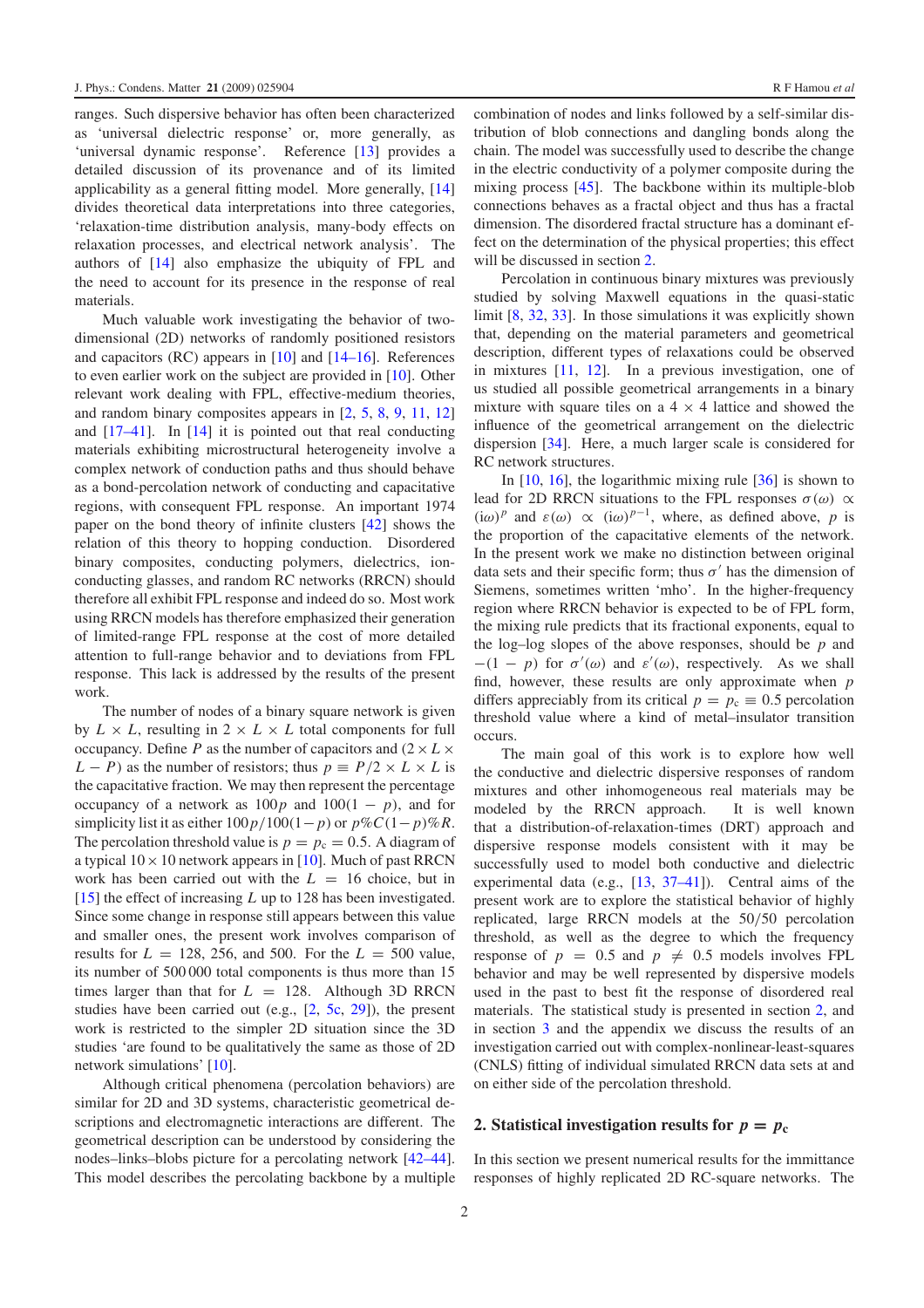<span id="page-2-0"></span>

Figure 1. Complex-plane impedance and relative permittivity plots for 18 different RRCN samples at the 50/50 percolation threshold.

system, of maximum size  $500 \times 500$ , is composed of a random distribution of  $R = 1000 \Omega$  resistances and  $C = 10 \text{ nF}$ capacitors with proportions equal to the 2D 50/50 percolation threshold. The immittance response for each replication of the network is calculated from 1 Hz to 1 GHz using the efficient Frank–Lobb reduction algorithm [\[30,](#page-11-23) [31\]](#page-11-24). The RRCN may be considered a bond percolating circuit structure and undergoes a metal–insulator transition at the percolation threshold where a percolating path between the electrodes may appear. The relation  $\varepsilon(\omega) = \sigma(\omega) / (i\omega \varepsilon_V)$  is used here for transformation between dielectric and admittance quantities, where  $\varepsilon_V$  is the permittivity of vacuum.

Figure [1](#page-2-0) shows 18 different 2D 50/50 RRCN complexplane responses that demonstrate remarkably well the transition from dominant conductive to dominant dielectric response. Either of these types are possible even for this percolation threshold choice because of the random placement of the equal numbers of resistors and capacitors of each network sample. Here the concave-arc lines of figure  $1(a)$  $1(a)$ involve conductive percolation-backbone response between the electrodes, while those of figure [1\(](#page-2-0)b) are of dielectric percolation-backbone character. They both reach the *x*-axis at the right at zero frequency. The convex lines of figure  $1(a)$  $1(a)$ involve percolating dielectric behavior and those in figure [1\(](#page-2-0)b) show percolating conductive behavior. As the figure shows, the 18 replication results exhibit appreciably different values of the percolating  $\rho_0 \equiv 1/\sigma_0$  and  $\varepsilon_0$  low-frequency-limiting values of  $\rho'(\omega)$  ( $Z'(\omega)$  in figure [1\(](#page-2-0)a)) and  $\varepsilon'(\omega)$ : the relaxation strengths of the dispersions at the conductive and dielectric levels, respectively. Thus, a much larger replication number is needed to obtain statistically significant results.

In the dc limit, the phase exhibited by RRCN structures depends on the presence or absence of electrode-to-electrode backbones. In the absence of a backbone of either resistive or capacitative character and also in the presence of one or more capacitative backbones, the phase at the admittance level will be 90◦, while in the presence of one or more resistive backbones, the phase will be zero. Because the present data extend only down to 1 Hz, we cannot expect exact dc results at this frequency, but the 1 Hz results are used here as approximate surrogates for actual dc ones.

Figures [2–](#page-2-1)[5](#page-3-0) present results at 1 Hz for 10 000 replications of RRCN structures of three different sizes at the percolation

<span id="page-2-1"></span>

**Figure 2.** Distributions of −*Z*(1 Hz) and *Z* (1 Hz) responses for  $10^4$  50/50 samples and three different network sizes.

threshold. Note the appreciable size effects, especially near the zero-frequency limits. For the real part of the impedance, figure [2\(](#page-2-1)b) shows that approximate log-normal distributions are evident, ones whose widths increase with the size of the network. In the dc limit the values of the *x*-axis resistive quantity,  $Z'(1 \text{ Hz})$ , are directly related to the number of conductive backbone paths that connect the electrodes.

For the  $500 \times 500$  structure, the shortest (straight-line) single percolating conductive path between the electrodes leads to a backbone resistance of  $5 \times 10^5$   $\Omega$ . Longer conductive paths would lead to larger values, and all 500 minimum-length resistive backbones in parallel would yield  $1000 \Omega$ . But such a structure, of nearly vanishing probability, would require the presence of all 500 capacitances in bridging (horizontal) positions, ones with no effect in the dc limit. For *x*-axis values of less than  $5 \times 10^5$   $\Omega$ , more than one backbone must be present, while for greater values one or more longer than minimum backbone paths connecting the electrodes would be necessary.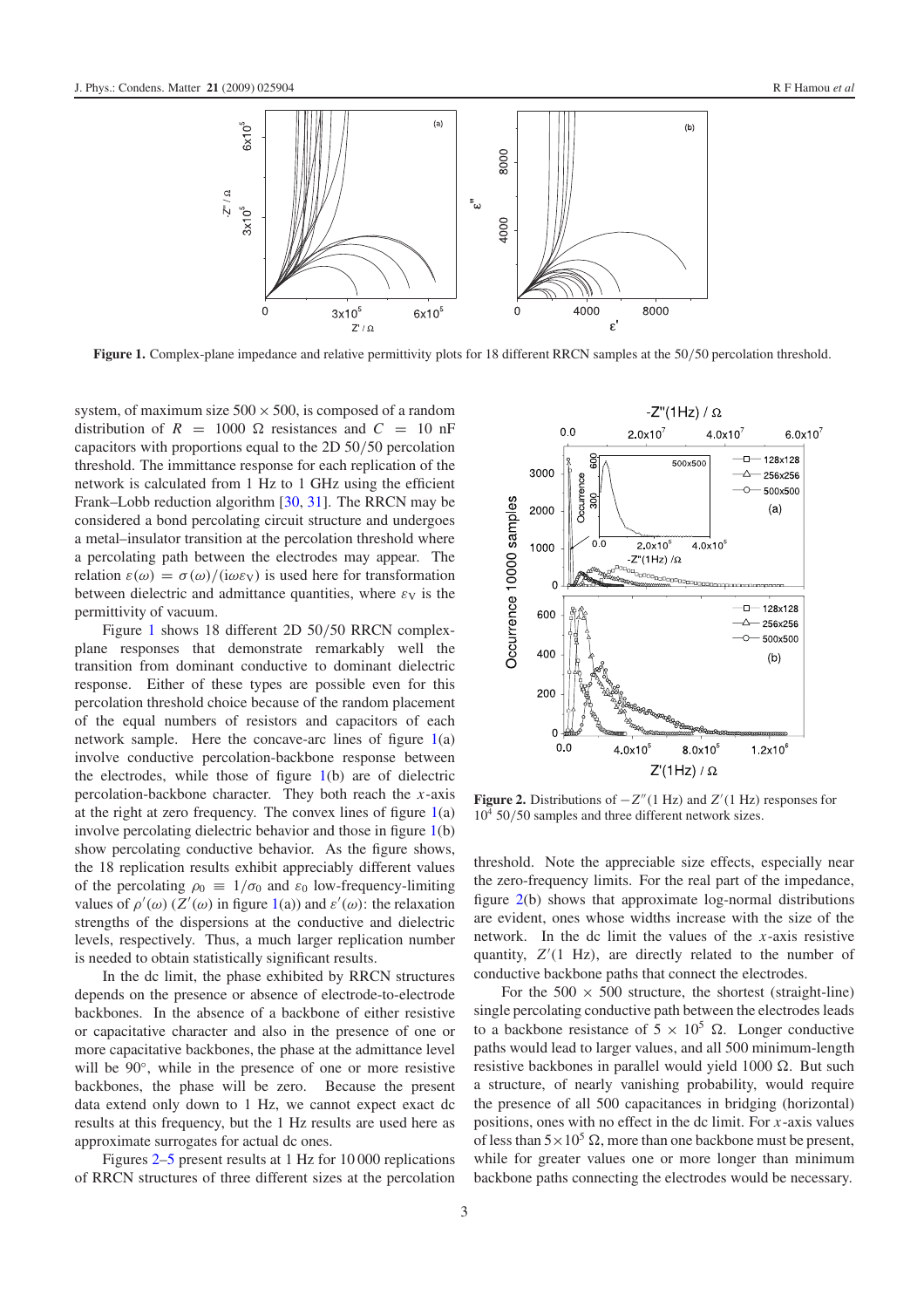<span id="page-3-1"></span>

**Figure 3.** Scattering and distributions of  $Z'(1 Hz)$  and  $-Z''(1 Hz)$ responses for  $10^4$  50/50 samples at the 500  $\times$  500 network size. To account in part (b) for both the main distribution and the narrow one at the bottom, the upper right *x*-axis scale is broken to provide two separate scale sizes.

Note that the presence of even one capacitance replacing a resistance element in a conducting backbone would render it non-conducting and destroy percolation for that path. Paths with one or more such conductive breaks yield dielectric rather than conductive dispersion. As shown by comparison of the *y*-axis scales of figures [2\(](#page-2-1)a) and (b), the proportion of samples with dielectric behavior is much greater than conductive ones, and it reflects the dominance of the capacitive effect in the immittance response throughout the whole number of samples. So, we can predict two main behaviors.

- (i) Conductive dispersions induced by an integral resistive path leading to a non-zero  $\sigma_0$ . Only for networks of  $p < 0.5$  configuration, however, does a high-frequencylimiting  $\sigma_{\infty}$  quantity also appear.
- (ii) Dielectric dispersions that involve either series capacitative elements in a resistive path or the presence of integral capacitive paths. Both types lead to a non-zero static permittivity  $\varepsilon_0$  but only those with  $p > 0.5$  also include a high-frequency-limiting permittivity  $\varepsilon_{\infty}$ .

Figure [2\(](#page-2-1)a) shows the presence of two separate distributions of the imaginary part of the impedance. The first one, at the smallest values of  $Z''(1 \text{ Hz})$ , reflects the proportion of the samples with an integral resistive backbone, those leading to conductive dispersion. The second type of distribution is of much broader log-normal character and represents the proportion of samples with a dielectric dispersion caused essentially by the presence of one or more capacitive inclusions in the resistive backbone. These two distributions are separated by a range of improbable values of  $Z''(1 \text{ Hz})$ . The length of the resulting gap depends on the size of the system and increases with the value of *L*. The minimum value of the real-part impedance results of figure  $2(b)$  $2(b)$ also increases with the size of the system and its log-normal distribution correspondingly broadens.

The scattering of the values of the real and imaginary part of the impedance and permittivity is plotted in figures [3](#page-3-1) and [4,](#page-3-2) clearly demonstrating the gap in both quantities. Furthermore, an interesting plot of the phase angle of the admittance is presented in figure [5](#page-3-0) and clearly reflects the gap between the

<span id="page-3-2"></span>

<span id="page-3-0"></span>**Figure 4.** Scattering and distributions of  $\varepsilon'(1 \text{ Hz})$  and  $\varepsilon'(1 \text{ Hz})$ responses for  $10^4$  50/50 samples at the 500  $\times$  500 network size. To account in part (b) for both the main distribution and the narrow one at the bottom, the upper right *x*-axis scale is broken to provide two separate scale sizes.



Figure 5. Scattering and distributions of phase angle at 1 Hz for  $10^4$ 50/50 samples at the 500  $\times$  500 network size.

capacitive behavior characterized by  $\delta \approx \pi/2$  and the resistive one, by  $\delta \approx 0$ . This gap is associated with a set of structures of the network that involve improbable and essentially impossible responses and so do not lead to phase values in its range. But the width of the gap does seem to depend on the geometrical structure of the network. Although the system is composed only of capacitive and resistive elements, it allows no intermediate response region but only responses distributed near the exact dc phase values of 0◦ and 90◦. This behavior may be a consequence of the geometry of the network, and we suspect that the gap may be different for more complex geometries than the square network, ones such as triangular, honeycomb, or random.

In figures [6](#page-4-0) and [7,](#page-4-1) distributions of complex resistivity and permittivity at two different frequencies (1 Hz and 10 mHz) are shown for simulations with 10 000 different RC configurations. These results indicate that all the configurations show dc response at these frequencies: conductive and dielectric relaxations are finalized. It is trivial to separate percolating and non-percolating configurations from the imaginary parts of resistivity.  $Z''$ , and permittivity,  $\varepsilon''$ ; both yield two different separations, and the results for the two different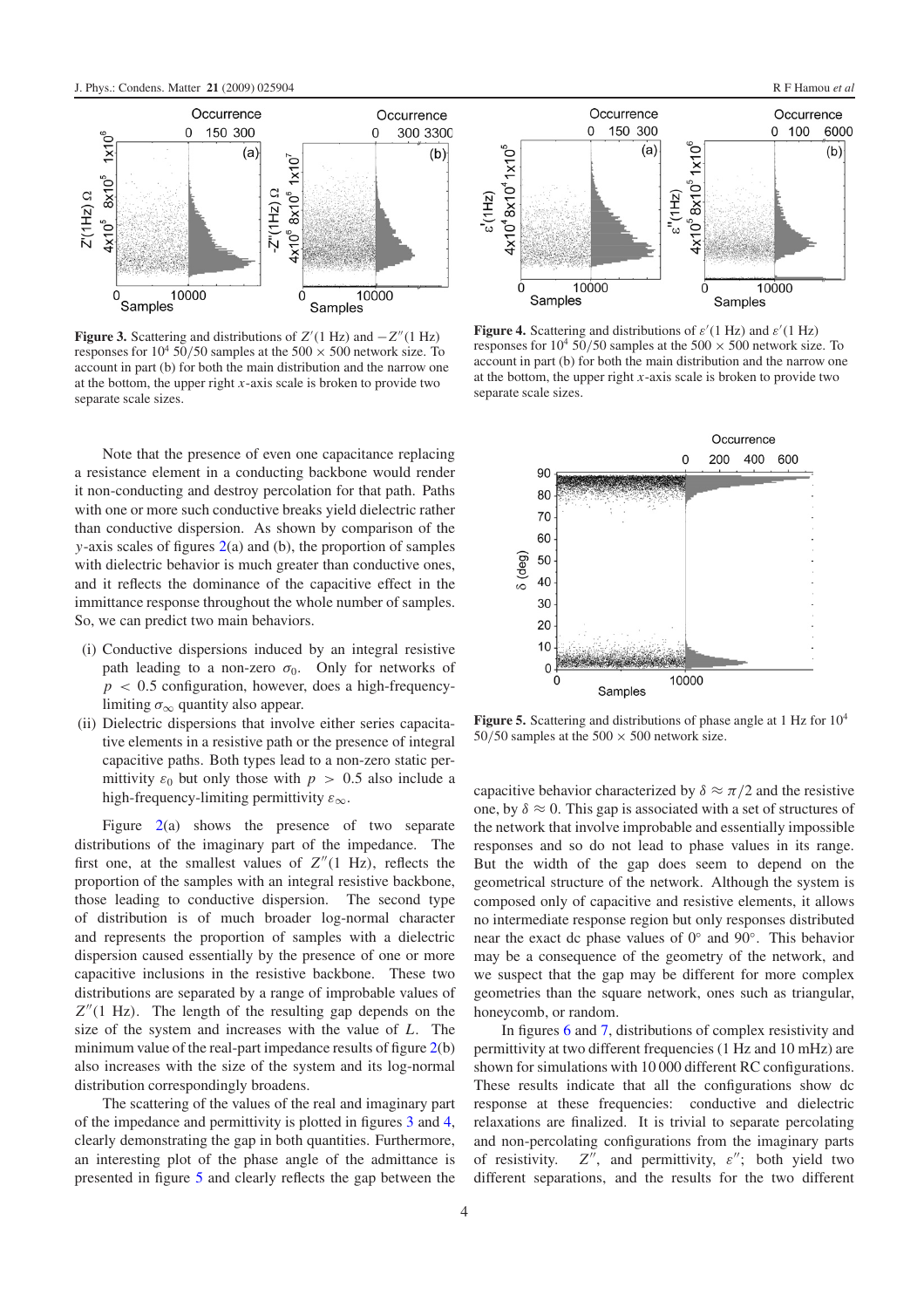<span id="page-4-0"></span>

**Figure 6.** (a) The distribution of the imaginary resistivity −*Z* versus the real resistivity *Z'* for the  $500 \times 500$  size lattice, calculated from 10 000 different simulations. The simulations were performed at the two frequencies, 1 Hz (open symbols) and 10 mHz (filled symbols). The structures with finite and infinite clusters can be visualized easily: low  $-Z$ <sup>*m*</sup> means that the structures are less resistive due to percolation. The shift in the  $-Z''$  for the two considered frequency cases is due to capacitive impedance,  $(\omega \varepsilon')^{-1}$ , where  $\varepsilon'$  is the capacitance of the random structure. (b) The number density of the *Z* -distribution of the non-percolating (finite) and percolating (infinite) clusters for the 10 000 cases presented with solid lines and the dashed lines represent the sum of two distributions. Observe that the two frequencies lead to very similar *Z'* distributions. (c) The number density of the  $-Z''$  distribution of the non-percolating (finite) and percolating (infinite) clusters. A clear separation between  $-Z$ <sup>*n*</sup> distributions is significant in this representation. This splitting occurs only at  $p = p_c$  and near the DC limit and depends on the size *L* and the frequency. It demonstrates the probabilistic character of the geometric percolation: i.e., due to the structure and the content of the backbone not all the samples are conductive at  $p = p_c$ .

frequencies have two-decade shifts corresponding to the ratio of the considered frequencies, and dependent on the size of the system as expected.

The results shown in figures [6](#page-4-0) and [7](#page-4-1) indicate that decreasing the frequency (near dc) tends to separate structural differences more significantly: note especially the two distributions in the imaginary part. A comparison of the current results to a similar study with a small tile structure [\[33\]](#page-11-18) demonstrates the importance of near dc condition in differentiating between percolating and non-percolating structures.

As the frequency decreases, the distribution of percolating structures tends to shift toward lower *Z*<sup>"</sup> values and the opposite is found for the distribution of non-percolating structures. For the epsilon level, however, these shifts are reversed such that the frequency dependence of the capacitive component contributes more to the total response. For a nonpercolating structure as the frequency decreases toward zero we see an increase in the polarization of the dielectric bonds,

<span id="page-4-1"></span>

**Figure 7.** The distribution of the imaginary permittivity  $\varepsilon$ <sup>*''*</sup> versus the real permittivity  $\varepsilon'$  for the 500  $\times$  500 size lattice, calculated from 10 000 different simulations. The simulations are performed at the two frequencies, 1 Hz (open symbols) and 10 mHz (filled symbols). The structures with finite and infinite clusters can be visualized easily: low  $\varepsilon''$  means that the structures are less resistive due to percolation. The shift in  $\varepsilon''$  for these cases is due to resistive part of the impedance,  $(\omega Z')^{-1}$ , where  $Z'$  is the resistivity of the random structure. (b) The number density  $\varepsilon'$ —distribution of the non-percolating (finite) and percolating (infinite) clusters for the 10 000 cases presented with solid lines, and the dashed lines represent the sum of finite and infinite clusters. The two frequencies lead to the same  $\varepsilon'$  distributions. (c) The number density of  $\varepsilon''$ distribution of the non-percolating (finite) and percolating (infinite) clusters. A clear splitting occurs only at the  $p_c$  value and near the DC limit in the  $\varepsilon''$  distributions. This separation, which depends on the size *L* and the frequency, shows the probabilistic character of the geometric percolation: i.e., due to the structure and the content of the backbone not all of the samples percolate at  $p = p_c$ .

which leads to lower values of  $\varepsilon''$  and higher ones for  $Z''$ . On the other hand, percolating structures show lower values of *Z* and higher  $\varepsilon''$  ones, due to non-zero dc conduction.

It follows from these results that increasing the frequency tends to bring the two distributions together until they overlap at sufficiently high frequencies. Our results also indicate that not all of the 10 000 samples percolate even when the 50/50 condition is well reached. In fact, the majority of the samples then involve non-percolating behavior, confirming the dominant effect of the dielectric bonds on the structure of the backbone. The real parts of the resistivity, *Z* , and permittivity,  $\varepsilon'$ , on the other hand yield similar distributions for the two frequencies considered. There is no clear separation between the percolating and non-percolating configurations. However, the percolating configurations result in low dielectric permittivity  $\varepsilon'$  and high resistivity  $Z'$  values, confirming the findings in Tuncer *et al* [\[34\]](#page-11-19).

The present results emphasize the importance of the content and structure of the percolating backbone in the determination of the nature of the immittance response. The various RRCN at the percolation threshold showed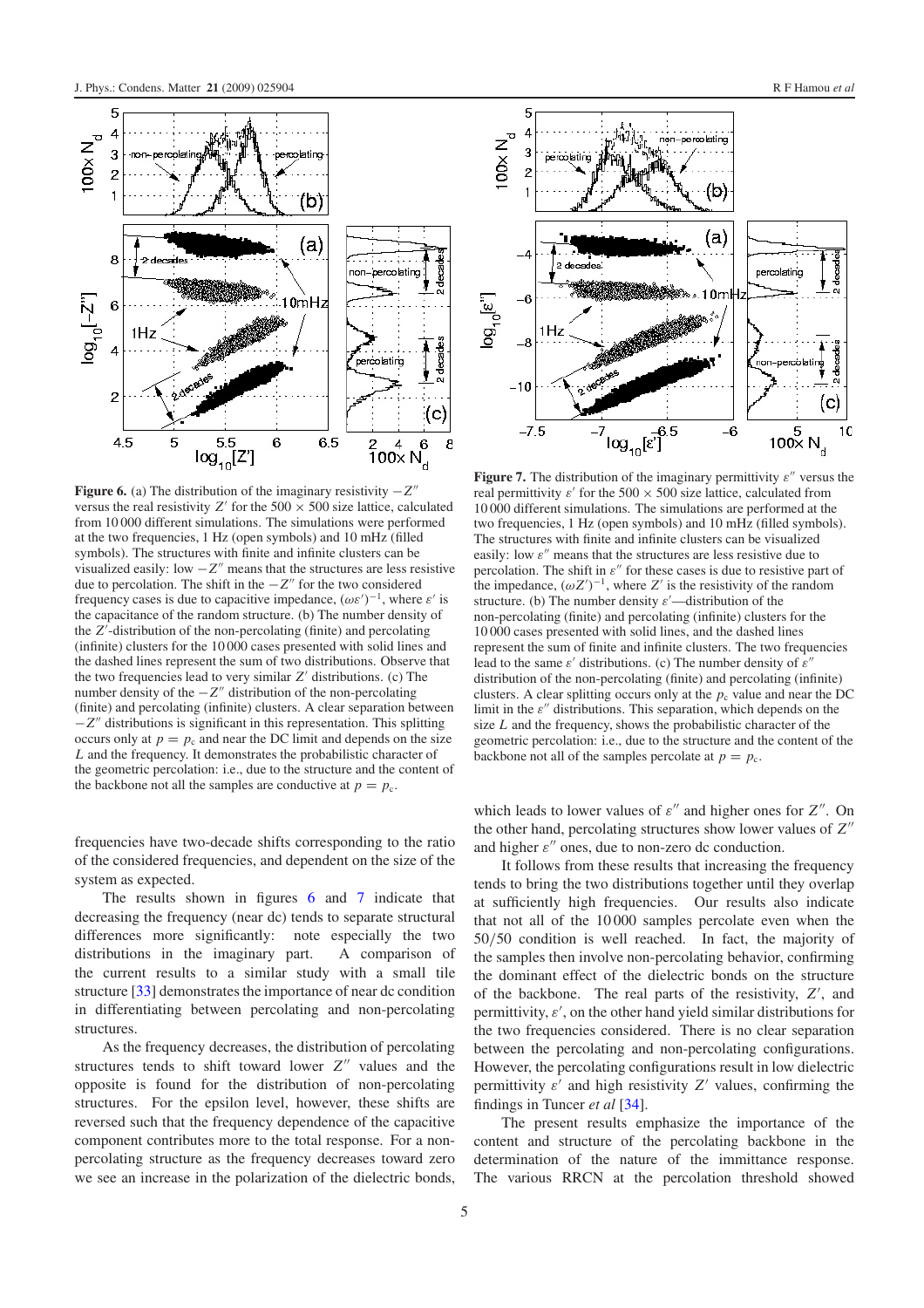different dispersions. We thus conclude that these different RRCN combinations had a variety of percolating backbone structures. Considering the nodes–links–blobs model and the self-similar distribution of the resistance blobs, these varieties of percolating backbones should have different fractality and lengths which can affect the properties of the whole system. The effect is not restricted to the static regime but is also present in the dynamic ones where the relaxation process is influenced by the geometrical disposition and the connectivity of the components.

In analogy to real materials, the same effect can be observed by changing the synthesis process of an inhomogeneous material. This process can influence the nucleation growth, segregation, diffusion, and cluster formation. It can thus lead to different structures with diverse fractal dimensions and dispersions that reflect the morphology. It is well known that tuning the electric conductivity and the proportion of the components can enhance the static effective conductivity of the system. Further, tuning the morphology and fractal geometry of the components can provide more control of the physical properties in the dynamic regime.

The dispersions for both states shown in figure [1](#page-2-0) demonstrate that the relaxation processes obey a nonexponential law. Such non-Debye behavior involves DRTs that may be used to describe the polarization processes of many disordered systems and can be represented by such models as the DC, KD, K0, and K1 ones described and used in section [3.](#page-5-0) Another example is the derivation by Nigmatullin *et al* [\[46\]](#page-11-25) of Davidson–Cole (DC) model [\[41,](#page-11-12) [47\]](#page-11-26) response by considering a self-similar relaxation process. They assumed that macroscopic relaxation involved the relaxation of an enormous number of elementary components on the microlevel. The distribution of these components over a fractal geometry led to a fractal distribution of relaxation times. They then obtained the DC model for the complex susceptibility through the analytic derivation of a fractional-order differential equation for the relaxation function. Finally, the DC model exponent was shown to be related to the fractal dimension of the distributed temporal response.

The approach of [\[46\]](#page-11-25) is reasonable since it is well known that percolating backbones are self-similar and have been treated as fractal objects in different works [\[2,](#page-11-1) [24\]](#page-11-27). The fractal concept has been explicitly applied to microemulsions and their dielectric properties have been investigated by different scientists. For example, Van Dijk *et al* [\[48\]](#page-11-28) investigated the dielectric properties of microemulsions at the percolation threshold and found scaling behavior in agreement with the predictions of percolation theory. Somewhat later, Clerc and co-authors [\[2\]](#page-11-1) interpreted Van Dijk's results explicitly in terms of a RC model in a percolating geometry.

Feldman *et al* [\[49,](#page-11-29) [50\]](#page-12-0) used the dipole correlation function for microemulsions, one which exhibits non-exponential behavior in the percolation region. To represent experimental correlation-function temporal response of microemulsions they used a sum of two stretched exponentials terms and related their parameters to the structure of the system, reflecting the cooperative behavior of microemulsion droplets near the percolation threshold. Since the dispersive response <span id="page-5-0"></span>of a RRCN structure is governed by the electrical current interactions between all of its interconnected elements, one expects that the random distribution of such elements over the network might model the dipole–dipole electrical field interactions or the ion–ion correlations in real disordered materials. In section [3](#page-5-0) and in the appendix we explore how well models known to fit dispersed frequency response in such materials actually fit RRCN response for three types of structures with the choices  $p = 0.4, 0.5,$  and 0.6.

# **3. Summary of CNLS fitting of individual RRCN data sets for**  $p = p_c$  **and**  $p \neq p_c$  **choices**

Many different fitting models have been employed, using the free LEVM CNLS computer program [\[51\]](#page-12-1), to fit specific 2D RC-square-network data sets in order to find best fitting choices and to best interpret the physics of the responses. Tables [A.1](#page-8-0) and [A.2](#page-8-1) of the appendix show representative proportional-weighting fitting results for models that led to the best fits of five data sets, all derived from the responses of  $500 \times 500$  RC networks. Here we discuss the main conclusions that follow from these fits.

In 1999 Almond and Vainas [\[10\]](#page-11-3) pointed out a remarkable similarity between the dielectric response of 2D RRCN response and that of the dielectric-level DC model [\[41\]](#page-11-12), one that has been widely used to fit dielectric materials, conducting polymers, and even a  $L = 16$  network of binary dielectric mixtures [\[33\]](#page-11-18). In addition, DC response can appear from the presence of self-similar relaxation processes [\[46\]](#page-11-25), as discussed in section [2.](#page-1-0) The concave dielectric curves of figure [1\(](#page-2-0)b) are of approximate DC shape, shown by Lindsey and Patterson [\[47\]](#page-11-26) to be similar to the important dielectriclevel Williams–Watts–Kohlrausch model, here designated the KD model and derived from dispersive stretched-exponential temporal response [\[13,](#page-11-5) [37–40\]](#page-11-22), widely observed behavior.

Similarly, the concave conducting curves of figure  $1(a)$  $1(a)$  are also of approximate Davidson–Cole shape when this model is defined at the impedance level. When the dielectric-level KD model is defined at that level, it is designated the K0 one and is also of approximate impedance-level DC form. Although simple expressions for the frequency-domain responses of the KD and K0 models are unavailable, nevertheless they may be accurately calculated and used for simulation and fitting, as discussed below. Another very important conductivesystem model is the K1, related to the K0 by a simple transformation [\[37–39\]](#page-11-22).

The appropriateness of DC, KD, K0, K1, and other models for fitting RRCN data is demonstrated in detail in the appendix. Note that when the characteristic shape parameter of the DC model,  $\gamma$ , with  $0 \leq \gamma \leq 1$ , is equal to unity the DC model simplifies to the Debye one, denoted here by DB. The corresponding shape parameters of the KD, K0, and K1 models are  $\beta_{\rm D}, \beta_0$ , and  $\beta_1$ , respectively. All these dispersed-response models involve a characteristic relaxation time as well, one that we shall just denote here by  $\tau_0$ .

There has been no CNLS fitting of 2D RRCN response data with either the DC or KD model thus far, although the DC has been used for approximate fitting of 3D dielectric-level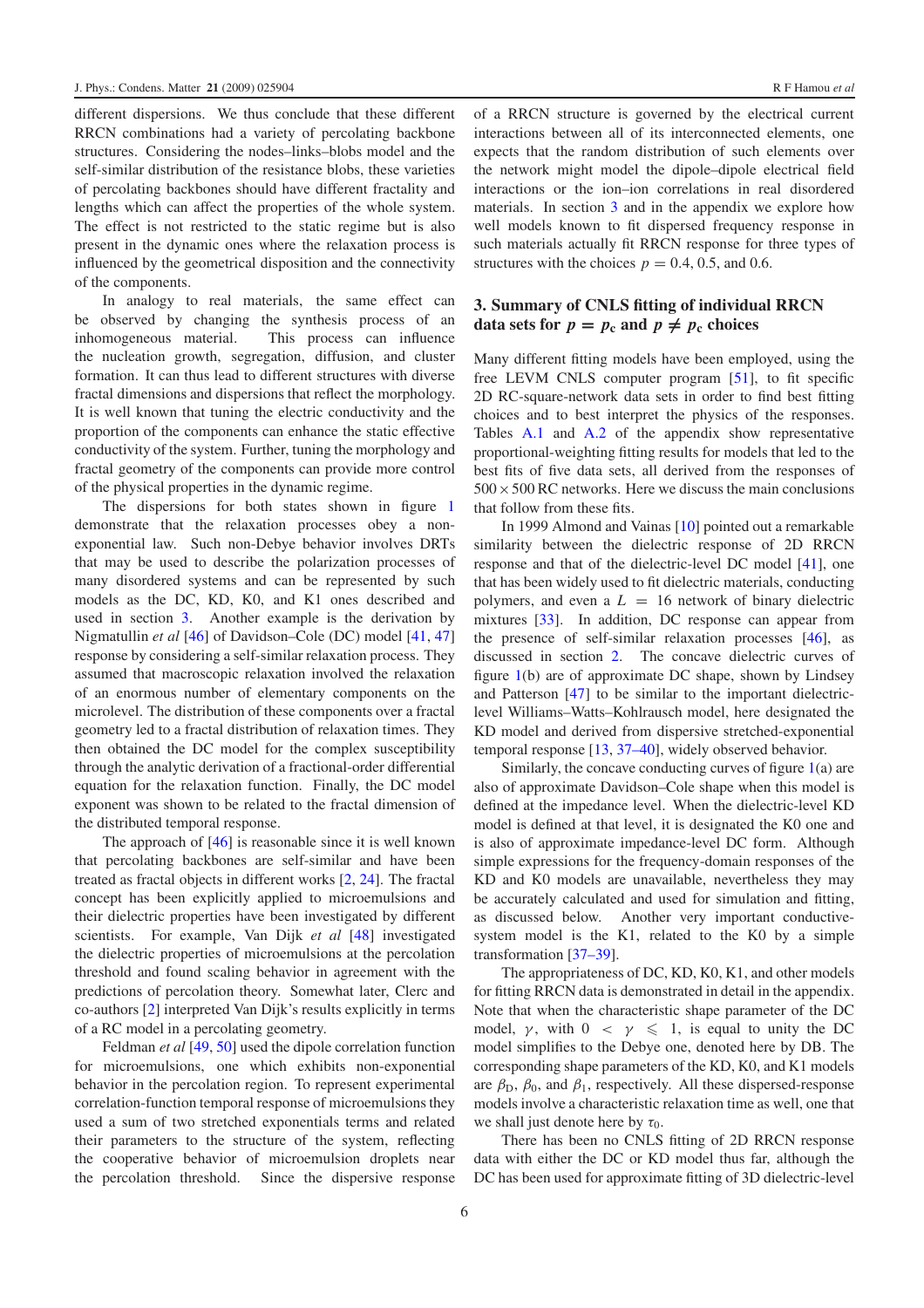conductor–insulator composite data [\[35\]](#page-11-30). Since the complexplane results of figure [1](#page-2-0) show that concave response curves of DC or KD shape appear for both conductive-system and dielectric-system responses, it is reasonable to fit these models at both the dielectric level (then designated as DCD and KD) and at the impedance one, where they are designated as DC0 and K0. The conductive models are of the same form as the corresponding dielectric ones but involve distributions of resistance-element relaxation times [\[38,](#page-11-31) [39\]](#page-11-32). For simplicity, we shall usually use just the DC and DB designations for both conductive and dielectric-level models and distinguish them by identification of which DRT character they involve. Detailed results of CNLS fitting of RRCN data samples for the  $p = 0.4$ , 0.5, and 0.6 choices using the DC, KD, DB, K0, and K1 models are presented in the appendix.

The  $p = p_c = 0.5$  fits of table [A.1](#page-8-0) show that although the use of a single fitting model is much inferior to composite models, the single KD one was far superior to the DC one for figure [1\(](#page-2-0)b) dielectric behavior. Interestingly, composite models with two individual ones in parallel or with two in series led to comparable results with, for example, two parallel DC models of dielectric character or series ones of dielectric and conductive character such as the series DCDB combination. Although the fits of table [A.1](#page-8-0) involve either dominant dielectric or dominant conductive response, the best fits demonstrate for the first time that in either case for each composite model one of the two individual models involves a fractional exponent of value very close to  $p_c$ . These results, for both dielectric and conductive situations, confirm the threshold character of the  $p = 0.5$  RRCN structures involved and, as well, show that for the 50/50 configuration no high-frequency-limiting  $\varepsilon_{\infty}$  and/or  $\rho_{\infty}$  quantities are needed in fitting data for such structures.

The  $60/40$  and  $40/60$  fits of table [A.2](#page-8-1) are of primary dielectric or conductive character, respectively. But, unlike the 50/50 results, the 60/40 ones require the inclusion of a separate non-zero  $\varepsilon_{\infty}$  fitting parameter and the 40/60 ones include a non-zero  $\rho_{\infty}$  one. These results indicate the presence of unbroken percolation backbones between the electrodes. Again, composite fitting models are superior to single ones, but it was discovered by CNLS fitting that cutting off the KD (60/40) or K0 (40/60) distribution of relaxation times at a specific minimum  $\tau$  value,  $\tau_{\min}$ , led to much improved fits in the high-frequency region of the data. This quantity is related to the *U* cutoff parameter in table [A.2](#page-8-1) by  $\tau_{\min} = \tau_0 \exp(U)$ , where *U* is generally negative.

Although separate high-frequency-limiting fitting parameters are needed for the dominantly dielectric 60/40 situation and for the dominantly conductive 40/60 one, as shown in the appendix, cutoff of the KD DRT leads to the additional presence of  $\rho_{\infty}$  response and cutoff of a K0 model DRT correspondingly generates  $\varepsilon_{\infty}$  response [\[52\]](#page-12-2). Thus, when  $p \neq p_c$ , the present CNLS data fitting confirms that both types of highfrequency-limiting quantities are intrinsic contributors to the data, are accounted for in the good composite model fits, and both disappear as  $p \rightarrow p_c$ . Further, both the dielectric and conductive 50/50 fittings led to a fractional exponent whose estimated value was very close to  $p_c$ . This result was not as interesting, however, as those found on fitting with composite

or the 40/60 K0K0R conductive one. They both also led to one part of the model with a fractional exponent again very close to  $p_c$  and the other part with fractional exponents of about  $0.40$ for the 60/40 situation and 0.6 for the 40/60 one, just as one might expect but not previously demonstrated.

The need for a composite model to fit the RRCN dispersive data could arise from the presence of two different fractal processes. The first one could be attributed to the percolating backbone between the electrodes. The second process might represent dispersed clusters surrounding but not connected to the backbone. These processes could be additive depending on whether they are connected in series or in parallel. The two fractal structures are self-similar and would contribute to the response at different levels. Since the fractional power law is directly connected to the fractal dimension of the structure, the two structures would not be too different in terms of fractality. In 1987 Niklasson demonstrated the effects of percolating clusters and the clusters' distribution on the dielectric response by using a fractal scheme [\[53\]](#page-12-3). He later further discussed the fractal aspect of dispersive response by connecting fractal structure to dielectric response by means of a Davidson–Cole function [\[54\]](#page-12-4).

For real materials, one always needs a dipole-rotation  $\varepsilon_{\infty}$ free fitting parameter, but only rarely is a  $\rho_{\infty}$  one required. Nevertheless, if the data extend to high enough frequencies, fitting will always require cutoff of model DRTs even when an explicit  $\rho_{\infty}$  parameter is absent. In this respect, RRCN data and its fitting parameters are similar to those of real materials and we can thus learn from such data. Although there is no limit to the smallness of ideal RRCN cutoff parameters, ones which seem to decrease as the size of the network increases. for real materials and networks involving finite-size elements, the finite speed of light will eventually lead to a minimum DRT relaxation-time cutoff value and to a resultant primitive relaxation time,  $t_c$  [\[52,](#page-12-2) [55,](#page-12-5) [56\]](#page-12-6). If the effective speed of light is a limitation, the value of  $t_c$  should increase as the separation between electrodes increases.

The CNLS fitting results also led to two other important conclusions. As shown in section [A.3](#page-10-0) of the appendix, a new duality between fitting models for dielectric and conductive response allows data and a fit for either one to be used to obtain fit results and fit parameters for the other without the need for actual fitting at the other level but only involves a re-interpretation of the meaning of the original fit parameters. This duality nearly doubles the applicability of the fitting results of tables [A.1](#page-8-0) and [A.2](#page-8-1) of the appendix.

Finally, in section [A.4](#page-10-1) it is shown that the present RRCN fitting results involving cutoff are consistent with the Ngai coupling model and with the cutoff model [\[52–54\]](#page-12-2), both equivalent for real materials in the lower temperature region but only the cutoff one physically appropriate for high temperatures [\[54\]](#page-12-4). The coupling model involves a relation between  $\tau_0$ ,  $\tau_e$ , and  $\tau_c$ , where  $\tau_e$  is the relaxation time associated with the Debye response that appears above the cutoff frequency, and the primitive relaxation time  $\tau_c$  is often taken to be about 2 ps for real materials. Interestingly, RRCN estimates for  $\tau_c$  were found to be somewhat smaller as well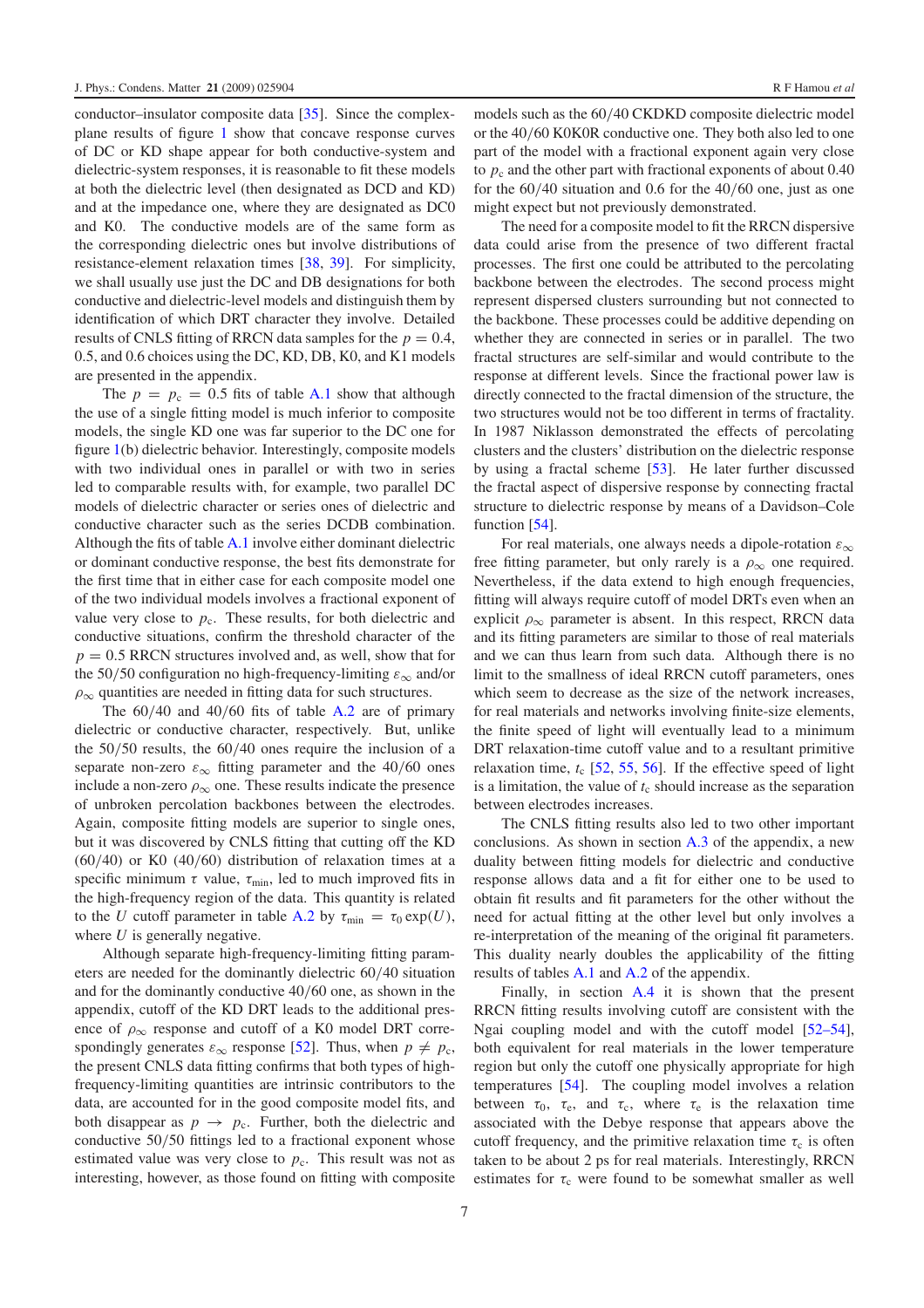as somewhat larger than the 2 ps value but still of the same order of magnitude. Thus again we find that the present RRCN behavior is similar to that of real materials and can perhaps help understand which properties of such materials are general and which specific to the material.

## **Acknowledgment**

We greatly appreciate the valuable comments and suggestions of Professor Gunnar A Niklasson.

## **Appendix. Details of CNLS fitting results**

Tables [A.1](#page-8-0) and [A.2](#page-8-1) show representative proportionalweighting fitting results for models that led to the best fits of five data sets, all derived from the responses of  $500 \times 500$  RC networks. Although good fits required a composite model with more than one model in series or in parallel, some fits with simpler models are included here to show the progression to a best fitting choice. When exactly 50% of elements of each type are present, the capacitor–resistor number ratio is unity and  $p = p_c = 0.5$ , the percolation threshold value for a two-dimensional arrangement. For this situation, one might expect to obtain results exactly at the transition from dielectric to conductive behavior. But since the placement positions of the elements are random, a specific realization, such as those considered here, may yield either overall dielectric behavior or overall conductive behavior, as illustrated in table [A.1](#page-8-0) for rows 1–5 and 6–11, respectively, and in figure [1.](#page-2-0) In addition to these threshold data sets, rows 1–4 and 5–10 of table [A.2](#page-8-1) show fits with  $60/40$  and  $40/60$  capacitor/resistor ratios, respectively.

#### *A.1. 50*/*50-structure fit results*

The simple DC model fit of table [A.1,](#page-8-0) row 1, which involves only three free parameters, yields the very poor fit value of 12.4% for  $100S_F$ , the per cent relative standard deviation of the fit residuals. Here, however, the quantity PDRMS, the rms value of the estimated relative standard deviations of the parameters, has an acceptable value of 0.022, indicating adequate estimation of the parameter values. Since both these quality-of-fit measures should be simultaneously as small as possible, the row-1 fit is unsatisfactory. In contrast, the KD fit of row 2 is acceptable and leads to a very well determined estimate of  $\beta_{\text{D}}$  of 0.504, very close to the  $p = p_c$  value of exactly 0.5. Nevertheless, this fit can be appreciably improved.

Rows 3–5 involve composite fit models, the first two with models in parallel at the dielectric level and the last one with the models in series. The row-5 results yield not only an excellent fit but also exceedingly well determined parameter estimates with  $\gamma_a$  nearly identical to  $p_c$ . Note that here the series Debye model is of resistive rather than dielectric character and involves a fixed  $\gamma_b$  value of unity. Figure [A.1](#page-7-0) presents both complex dielectric plane and  $\varepsilon$ " frequency-response responses for the row 1–5 fits of table [A.1.](#page-8-0) The row 4 and row 5 fit curves are so close to those of the data in both figures  $A.1(a)$  $A.1(a)$  and (b) that they are not separately shown. It is clear that although the simple KD fit is much

<span id="page-7-0"></span>

**Figure A.1.** (a) Complex-plane plot of individual  $\varepsilon$  response data, fits, and separate parts of composite fitting models for a 50/50 network. (b) Log–log plot of  $\varepsilon''(v)$  for the same situations as in (a). Here and in table [A.2,](#page-8-1) a designation such as 1–4 refers to the fit listed in the fourth row of table [A.1.](#page-8-0) Here and elsewhere,  $v_n$  is 1 Hz.

superior here to the DC one shown in these figures, the DC model is a crucial part of the best-fit composite models. Also shown are the responses of individual parts of the DCKD and DCDB models.

Rows 6–11 of table [A.1,](#page-8-0) for an overall conductiveresponse data set at the percolation threshold, again show that a single DC model leads to a poor fit, and parallel composite models are needed to yield better fits. The row 11 parallel combination of an impedance-level DC model and a DC dielectric one seems to be the best of the fits shown and yields a value of  $\gamma_a$  properly near 0.5. Note that for this overall conductive-type data, this value of  $\gamma_a$  is associated with a DC model defined at the resistivity, not dielectric level. Also for the fits of rows 5 and 11 the composite model significantly includes parts defined at both the dielectric level and at the resistivity one.

# *A.2. 60*/*40 and 40*/*60 fit results; effects of cutoff*

The present dielectric-dominant 60/40 results of table [A.2,](#page-8-1) rows 1–4, all involve a free capacitance parameter denoted *C* and listed as  $\varepsilon_{\infty}$  in the table. Its inclusion, in parallel with the KD model, is necessary to obtain adequate fits, but no separate  $\rho_{\infty}$  parameter is needed. The existence of non-zero values of  $\varepsilon_{\infty}$  demonstrates the presence of one or more dielectric percolation backbones extending from electrode to electrode. Similarly, the conductive-dominant 40/60 results of table [A.2,](#page-8-1) rows 5–10, all involve a free resistance parameter denoted *R* and listed as  $\rho_{\infty}$  in the table. Its inclusion, in series with the K0 model, is necessary to obtain adequate fits, but no explicit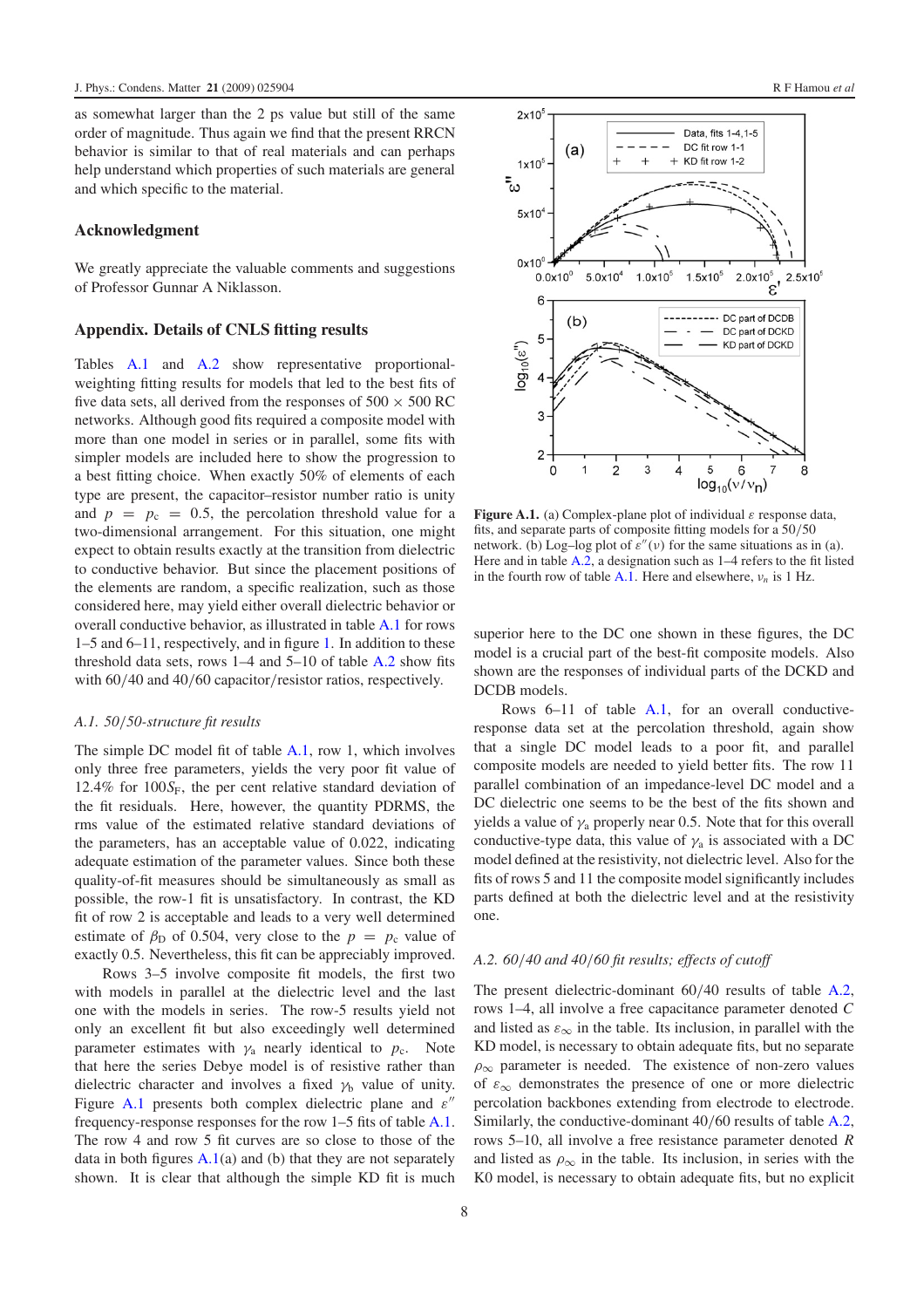<span id="page-8-0"></span>Table A.1. Results of dielectric-level CNLS fitting of 2D 500 × 500 square-RC-network data sets at the percolation threshold. Data involve dielectric (D), or conductive (C) character, and involve *p*% capacitors and (1 − *p*)% resistors, here equal to 50/50. A composite fit model, such as KDKD (a and b parts), may involve series (S) connection or parallel (P) connection. KX models involve *X* = D (defined at the dielectric level, E), or  $\overline{X} = 0$  or 1 (both defined at the impedance level, Z). DC denotes the Davidson–Cole response model (expressed at E or Z level) and involving a  $\gamma$  fractional exponent. DB is E or Z type Debye response. The 1 F value in row 5 indicates that the DC model  $\gamma_b$ shape parameter is fixed at 1, leading to Debye response.

| $\#P$ or $S$ :<br>E or Z | Fit model<br>a part<br>b part | $100S_F$<br><b>PDRMS</b> | $\varepsilon_{0a}$ or $[\rho_{0a}]$<br>$(\Omega)$ | $\tau_{0a}$ (s)       | $\beta_{\text{Xa}}$<br>or $\gamma_a$ | $\varepsilon_{0b}$ or $[\rho_{0b}]$<br>$(\Omega)$ | $\tau_{0b}$ (s)       | $\beta_{Xb}$ or<br>$\gamma_{\rm b}$ |
|--------------------------|-------------------------------|--------------------------|---------------------------------------------------|-----------------------|--------------------------------------|---------------------------------------------------|-----------------------|-------------------------------------|
| 1 E                      | DC                            | 12.4                     | $2.37 \times 10^{5}$                              | $7.34 \times 10^{-3}$ | 0.480                                |                                                   |                       |                                     |
|                          | D 50/50                       | 0.0216                   |                                                   |                       |                                      |                                                   |                       |                                     |
| 2 E                      | KD.                           | 1.92                     | $2.22 \times 10^5$                                | $2.77 \times 10^{-3}$ | 0.504                                |                                                   |                       |                                     |
|                          | D 50/50                       | 0.0031                   |                                                   |                       |                                      |                                                   |                       |                                     |
| 3P                       | <b>KDKD</b>                   | 1.31                     | $1.18 \times 10^{5}$                              | $9.83 \times 10^{-4}$ | 0.496                                | $1.05 \times 10^{5}$                              | $6.80 \times 10^{-3}$ | 0.683                               |
| E, E                     | D 50/50                       | 0.0147                   |                                                   |                       |                                      |                                                   |                       |                                     |
| 4 P                      | <b>DCKD</b>                   | 0.894                    | $1.15 \times 10^{5}$                              | $1.76 \times 10^{-2}$ | 0.459                                | $1.08 \times 10^{5}$                              | $1.11 \times 10^{-3}$ | 0.531                               |
| E, E                     | D 50/50                       | 0.0251                   |                                                   |                       |                                      |                                                   |                       |                                     |
| 5 S                      | <b>DCDB</b>                   | 0.718                    | $2.23 \times 10^{5}$                              | $3.82 \times 10^{-3}$ | 0.501                                | $[1.57 \times 10^5]$                              | $7.61 \times 10^{-3}$ | 1F                                  |
| E, Z                     | D 50/50                       | 0.0044                   |                                                   |                       |                                      |                                                   |                       |                                     |
| 6 Z                      | DC                            | 4.34                     | $[5.14 \times 10^5]$                              | $2.39 \times 10^{-2}$ | 0.504                                |                                                   |                       |                                     |
|                          | C 50/50                       | 0.0131                   |                                                   |                       |                                      |                                                   |                       |                                     |
| 7 S                      | K1K0                          | 0.961                    | $[4.42 \times 10^5]$                              | $6.71 \times 10^{-3}$ | 0.690                                | $[9.11 \times 10^4]$                              | $6.19 \times 10^{-4}$ | 0.502                               |
| Z, Z                     | C 50/50                       | 0.0312                   |                                                   |                       |                                      |                                                   |                       |                                     |
| 8 S                      | K0K0                          | 1.47                     | $[4.87 \times 10^5]$                              | $1.10 \times 10^{-2}$ | 0.788                                | $[4.50 \times 10^4]$                              | $1.89 \times 10^{-4}$ | 0.494                               |
| Z, Z                     | C 50/50                       | 0.0040                   |                                                   |                       |                                      |                                                   |                       |                                     |
| 9 P                      | K0KD                          | 1.27                     | $[5.34 \times 10^5]$                              | $2.32 \times 10^{-3}$ | 0.547                                | $1.61 \times 10^{5}$                              | $2.53 \times 10^{-3}$ | 0.551                               |
| Z, E                     | C 50/50                       | 0.0119                   |                                                   |                       |                                      |                                                   |                       |                                     |
| 10P                      | K <sub>0</sub> DC             | 1.34                     | $[5.32 \times 10^5]$                              | $3.75 \times 10^{-3}$ | 0.520                                | $1.05 \times 10^{5}$                              | $2.59 \times 10^{-3}$ | 0.516                               |
| Z, E                     | C 50/50                       | 0.0086                   |                                                   |                       |                                      |                                                   |                       |                                     |
| 11 P                     | <b>DCDC</b>                   | 0.856                    | $[5.33 \times 10^5]$                              | $2.01 \times 10^{-3}$ | 0.509                                | $2.73 \times 10^{4}$                              | $1.32 \times 10^{-3}$ | 0.647                               |
| Z, E                     | C 50/50                       | 0.0235                   |                                                   |                       |                                      |                                                   |                       |                                     |

<span id="page-8-1"></span>**Table A.2.** Results of CNLS fitting of  $2D\,500 \times 500$  square-RC-network data sets at  $60/40$  and  $40/60$  occupation ratios. The  $60/40$  data set fits were carried out at the E level and the 40/60 ones involved Z-level fits. C is the circuit symbol for  $\varepsilon_{\infty}$  and R is that for  $\rho_{\infty}$ . Row 7 involves K0 and R in series and the combination in parallel with KD. For rows 8–10 all three K0K0R elements are in series. Row 10 involves a different random data set than do lines 5–9. If  $\varepsilon_{\infty}(\rho_{\infty})$  is absent, then  $\Delta \varepsilon = \varepsilon_0 (\Delta \rho = \rho_0)$ .

| $#P$ or S;<br>E or Z | Fit model<br>a part<br>b part | $100S_F$<br>PDRMS $(\Omega)$ | $\Delta \varepsilon_a$ or $[\Delta \rho_a]$ | $\tau_{0a}$ (s)                                  | $\beta_{\text{Xa}}$<br>or $\gamma_a$ | $\Delta \varepsilon_{\rm b}$ or<br>$[\Delta \rho_{\rm b}](\Omega)$                                    | $\tau_{0b}$ (s)             | $\beta_{Xb}$ or<br>$\gamma_{\rm b}$ | $-U$<br>cutoff<br>param | $\varepsilon_{\infty}$ or<br>$[\rho_{\infty}]$<br>$(\Omega)$ |
|----------------------|-------------------------------|------------------------------|---------------------------------------------|--------------------------------------------------|--------------------------------------|-------------------------------------------------------------------------------------------------------|-----------------------------|-------------------------------------|-------------------------|--------------------------------------------------------------|
| 1E                   | <b>CKD</b><br>60/40           | 7.31<br>0.0135               | $6.61 \times 10^{3}$                        | $2.96 \times 10^{-6}$ 0.531 -                    |                                      |                                                                                                       |                             |                                     |                         | 172                                                          |
| 2E                   | <b>CKD</b><br>60/40           | 1.07<br>0.0019               | $6.47 \times 10^{3}$                        | $2.79 \times 10^{-6}$ 0.503 -                    |                                      |                                                                                                       |                             |                                     | 8.66                    | 189                                                          |
| 3S<br>E, Z           | CKDK1<br>60/40                | 0.247<br>0.0225              | $6.49 \times 10^{3}$                        |                                                  |                                      | $3.20 \times 10^{-6}$ 0.528 [2.63 $\times 10^{3}$ ] 2.97 $\times 10^{-6}$                             |                             | 0.457                               | 8.60a                   | 191                                                          |
| 4 P<br>E, E          | <b>CKDKD</b><br>60/40         | 0.210<br>0.0162              | $4.09 \times 10^{2}$                        | $4.36 \times 10^{-7}$ 0.574 $6.09 \times 10^{3}$ |                                      |                                                                                                       | $3.06 \times 10^{-6}$ 0.511 |                                     | 8.73b                   | 188                                                          |
| 5 S<br>Z, Z          | K0R<br>40/60                  | 7.50<br>0.0139               | $[6.06 \times 10^3]$                        | $3.17 \times 10^{-6}$ 0.531                      |                                      |                                                                                                       |                             |                                     |                         | [153]                                                        |
| 6 S<br>Z, Z          | <b>KOR</b><br>40/60           | 0.963<br>0.0017              | $[5.93 \times 10^3]$                        | $2.99 \times 10^{-6}$ 0.503 -                    |                                      |                                                                                                       |                             |                                     | 8.72                    | [168]                                                        |
| 7 P<br>Z, E          | <b>K0RKD</b><br>40/60         | 0.536<br>0.0428              | $[5.96 \times 10^3]$                        | $2.95 \times 10^{-6}$ 0.498                      |                                      | $1.68 \times 10^{1}$                                                                                  | $9.50 \times 10^{-9}$       | 0.856                               | 8.61a                   | [177]                                                        |
| 8 S<br>Z, Z          | <b>K0K0R</b><br>40/60         | 0.131<br>0.0313              | $[4.62 \times 10^3]$                        |                                                  |                                      | $4.35 \times 10^{-6}$ 0.557 $[1.29 \times 10^{3}]$ 5.42 $\times 10^{-7}$ 0.493                        |                             |                                     | 8.59a<br>7.56b          | [168]                                                        |
| 9 S<br>Z, Z          | <b>K0K0R</b><br>40/60         | 0.185<br>0.0081              | $[3.36 \times 10^3]$                        |                                                  |                                      | $6.15 \times 10^{-6}$ $0.610$ $[2.59 \times 10^{3}]$ $9.11 \times 10^{-7}$                            |                             | 0.498                               | 7.40b                   | [166]                                                        |
| 10S<br>Z, Z          | <b>K0K0R</b><br>40/60         | 0.209<br>0.0080              |                                             |                                                  |                                      | $[3.38 \times 10^3]$ $5.87 \times 10^{-6}$ $0.593$ $[2.51 \times 10^3]$ $9.10 \times 10^{-7}$ $0.503$ |                             |                                     | 7.42b                   | [165]                                                        |

 $\varepsilon_{\infty}$  parameter is needed. Further discussion of the physical meaning of  $\varepsilon_{\infty}$  and  $\rho_{\infty}$  for RRCN situations is included below.

Comparison of the 60/40 row-4 results with those of the 40/60 rows 9 and 10 shows that they involve a  $\beta$  value near 0.5 and one near 0.6, with the latter value close to  $(1 - p)$  for the  $40/60$  one and to  $p$  for the  $60/40$  one. But for the  $60/40$ situation both values are those of dielectric KD models, while for the 40/60 one, they both are associated with K0 resistivity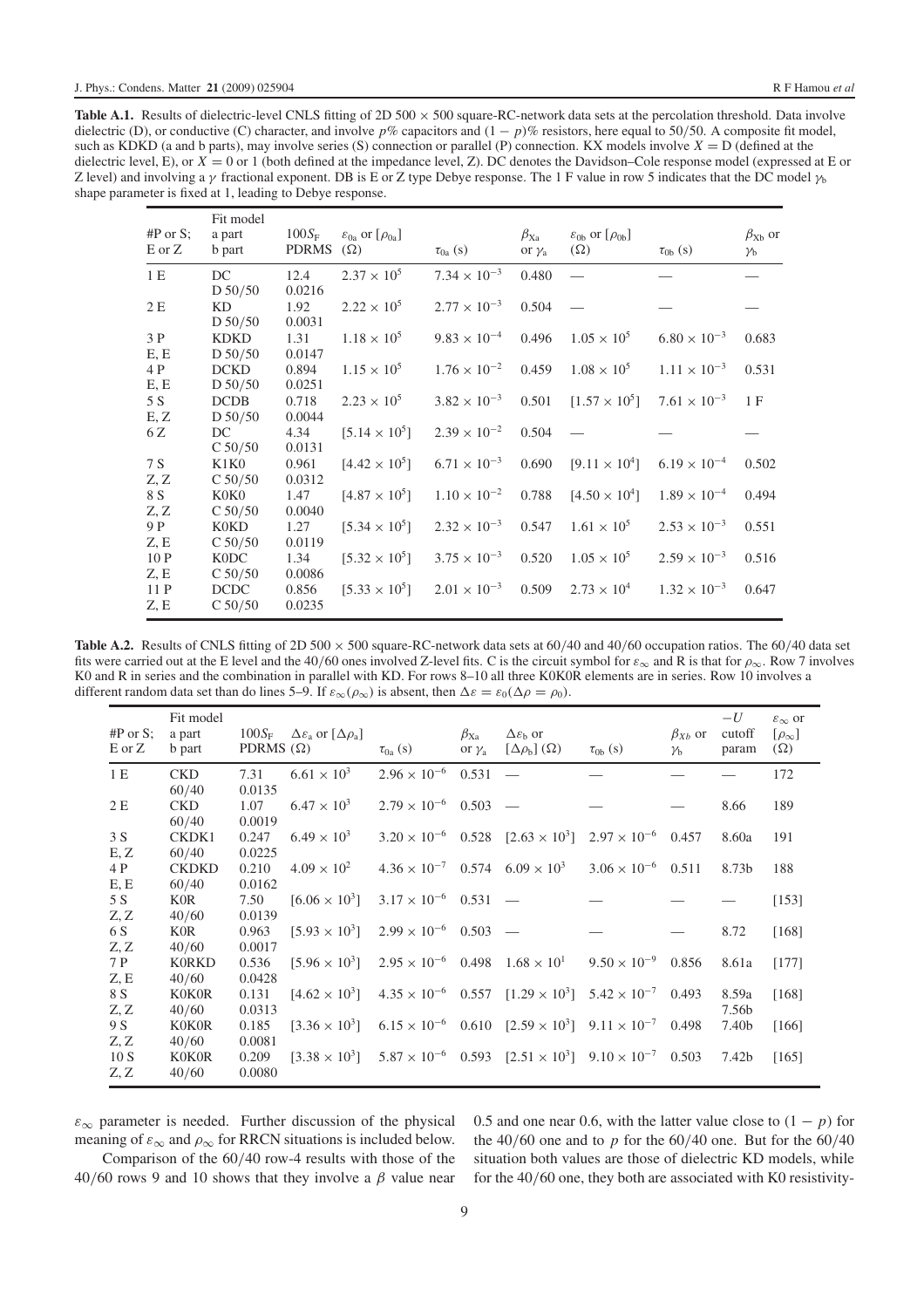level models. Both models are of the same form and only differ in the immittance level at which they are defined.

Notice that, unlike the 50/50 results of table [A.1,](#page-8-0) the inclusion of one or more cutoff *U* free parameters [\[52,](#page-12-2) [57–59\]](#page-12-7) leads to greatly improved fits in table [A.2.](#page-8-1) The quantity *U* is defined for a single KX model by  $U = \ln(\tau_{min}/\tau_0)$ , where  $\tau_{\text{min}}$  is the cutoff value of the  $\tau$  distribution of the model and *U* is generally negative. When it is less than  $-40$  or  $-50$ the resulting cutoff occurs far outside the available frequency range and no estimate of *U* is possible, the no-cutoff case. The combination of  $\varepsilon_{\infty}$  and *U*, as in the good 60/40 row-2 CKD fit, is far superior to the row-1 result without *U*. Further, the result of fitting with a KD model without  $\varepsilon_{\infty}$  but including *U* is appreciably worse than even the row-1 one because the combination does not lead to non-zero  $\varepsilon_{\infty}$  behavior.

Although the 60/40 data set shows no approach to a  $\rho_{\infty}$ plateau of  $\rho'(v)$  at high frequencies, and the 40/60 one shows no approach to a plateau of  $\varepsilon'(v)$  at high frequencies, so one might conclude that both the  $\varepsilon_{\infty}$  and  $\rho_{\infty}$  parameters are not both explicitly present in the composite-model results of table [A.2,](#page-8-1) the situation is actually more interesting than one might infer from these results when cutoff is present. It turns out that individual K0 models with cutoff lead to non-zero  $\varepsilon_{\infty}$ values and cutoff KD ones correspondingly yield non-zero  $\rho_{\infty}$ ones [\[57–59\]](#page-12-7).

The reason the effects of  $\varepsilon_{\infty}$  and  $\rho_{\infty}$  are not both immediately evident in the 60/40 and 40/60 data sets, and in the composite models of table [A.2](#page-8-1) that involve cutoff KD and K0 parts, is that the effects of the rest of such composite models obscure the plateaus arising from these individual models. For the 60/40 situation, for example, if the effect of the *C* parameter of the table [A.2,](#page-8-1) row-4 CKDKD fit is subtracted from the data, a plateau then appears in  $\rho'(v)$ . Since cutoff greatly improves the fits, one may conclude that its generation of  $\varepsilon_{\infty}$  and  $\rho_{\infty}$  plateaus is important and that RRCN data for either  $p \, < \, 0.5$  or  $p \, > \, 0.5$  actually involves the effects of non-zero values of  $\rho_{\infty}$  or  $\varepsilon_{\infty}$  parameters, respectively.

A general expression for the  $\varepsilon_{\infty} = \varepsilon_{\text{C0}\infty}$  of the K0 model is  $\varepsilon_{\text{C0}\infty} = \varepsilon_{\text{Ma}} [\langle x^{-1} \rangle_0]^{-1}$ , where  $\varepsilon_{\text{Ma}} \equiv \tau_0 \sigma_0 / \varepsilon_{\text{V}}$  [\[57,](#page-12-7) [60\]](#page-12-8). The quantity  $\langle x^{-1} \rangle_0$  is the mean of the  $x^{-1} \equiv (\tau/\tau_0)^{-1}$  relaxationtime distribution and is infinite in the absence of cutoff. For the stretched-exponential temporal response of the K0 model with non-zero  $\tau_{\text{min}}$  cutoff,  $\langle x^{-1} \rangle_0$  must be expressed in terms of an incomplete gamma function [\[57\]](#page-12-7), but it is accurately calculated when needed by the LEVM fitting program  $[51]$ <sup>4</sup>. The above relations show how *U* and  $\varepsilon_{\text{CO}\infty}$  are inter-related.

<span id="page-9-0"></span>Figure [A.2](#page-9-1) shows that for the  $\varepsilon'(\nu)$  curve of the table [A.2,](#page-8-1) row-9, 40/60 data no non-zero  $\varepsilon_{\infty}$  appears. But from the full response of the cutoff K0 part-b model of the composite fitting model, both extrapolation of its results to high frequency and the use of the above expression for  $\varepsilon_{\text{C0}\infty}$  lead to a value of  $\varepsilon_{\infty} \cong 173.46$ . Thus, the high-resolution of accurate complexnonlinear-least-squares fitting with the LEVM program allows

<span id="page-9-1"></span>

**Figure A.2.** Log-log plot of  $\varepsilon'(v)$  and  $\varepsilon''(v)$  for 60/40 and 40/60 situations.

us to demonstrate the presence of a non-zero  $\varepsilon_{\infty}$  value for the present 40/60 data. Also note that comparison of the parameter estimates of rows 9 and 10, included to assess statistical variability by using entirely different individual RRCN data sets, shows surprisingly close parameter value agreements and strongly suggests that their  $\beta_{0b}$  estimated values are close approximations to the percolation threshold value of exactly 0.5. Further, both their  $\beta_{0a}$  estimates are properly close to 0.6, the value of the resistive proportion  $1 - p$  here.

Next, note that the  $\sigma'(\nu)$  high-frequency-limiting powerlaw exponent values for the conductive-system K1 and K0 models and for the dielectric-system KD models are equal to  $1 - \beta_1$ ,  $\beta_0$ , and  $1 - \beta_{\text{D}}$ , respectively. Similarly, the equivalent Davidson–Cole model (DC) exponents or log–log slopes are  $1 - \gamma_{\text{DC1}}$ ,  $\gamma_{\text{DC0}}$ , and  $1 - \gamma_{\text{DCD}}$ , respectively. Here the  $\gamma_{DC0}$  quantities in the table associated with the Z symbol are elements of a conductive-system Davidson–Cole model while the  $\gamma_{\text{DCD}}$  shape parameter apply to such a model defined at the dielectric level and identified by E in the table. If  $S_{\sigma}$  is the slope of the real and imaginary parts at the  $\sigma$  level, then  $S_{\sigma} - 1$ is that of the  $\varepsilon$ -level parts.

Figure [A.2](#page-9-1) shows the log–log behaviors of the real and imaginary parts of  $\varepsilon$  for both the 60/40 and 40/60 situations, and figure [A.3](#page-10-2) shows that of  $\sigma'$ . We see, as expected, that the figure [A.2](#page-9-1) row 2–4  $\varepsilon$  results show regions of approximate  $-0.5$ slope while the 2–9 ones are near –0.6. For the  $\sigma$  results of figure [A.3](#page-10-2) the slopes of the full model curves are variable and are shown explicitly in figure  $A.4$ . There are hardly any regions of constant slope. The matter is made clearer, however, by the figure [A.3](#page-10-2)  $\sigma'$  curves of the individual parts of the row 2–4 and row 2–9 fits.

As expected, the row  $2-9$ ,  $40/60$  KO<sub>a</sub> slope of 0.61 is close to the value of  $1 - p$  for this configuration, and that of the  $2-4$ ,  $60/40$  KD<sub>a</sub> one, which reaches its high-frequency limit of  $1 - 0.574 = 0.426$  by  $10^8$  Hz, is also close to its  $1 - p$ value. Figure [A.3](#page-10-2) shows that for the 60/40 configuration the expected slope of the  $KD<sub>b</sub>$  curve,  $1 - 0.511 = 0.489$ , is close to the percolation threshold value of 0.5. The actual slope of

<sup>4</sup> The newest WINDOWS version, LEVMW, of the comprehensive LEVM fitting and inversion program, as well as the MS-DOS version, may be downloaded at no cost from [http://jrossmacdonald.com.](http://jrossmacdonald.com) It includes an extensive manual and executable and full source code. More information about LEVM is provided at this website.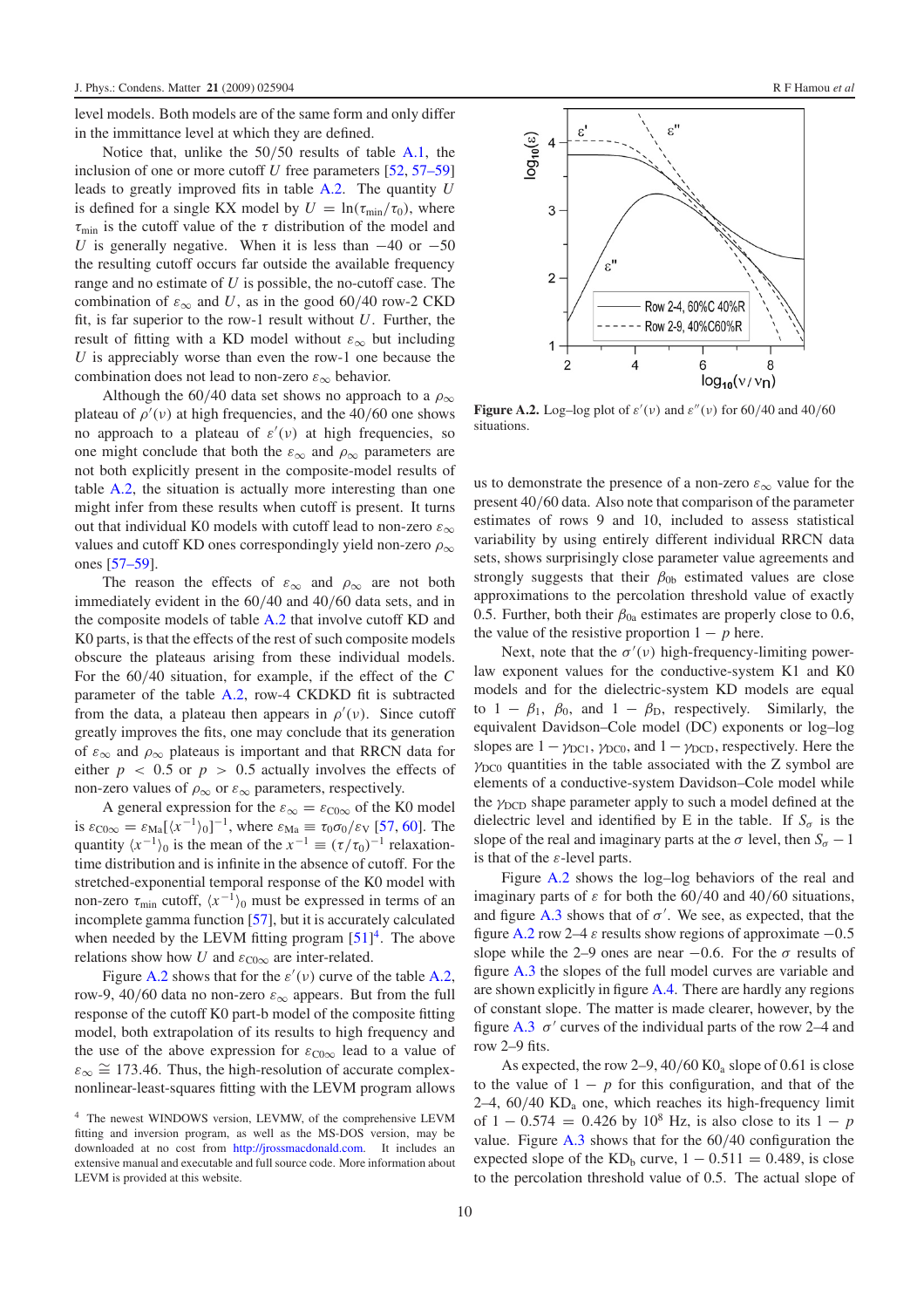<span id="page-10-2"></span>

**Figure A.3.** Log-log plot of  $\sigma'(v)$  for 60/40 and 40/60 situations. The 'a' and 'b' subscripts designate the left and right parts of a composite model fit listed in a specified row of table [A.2.](#page-8-1)

<span id="page-10-0"></span>the  $40/60$  KO<sub>b</sub> does not reach its expected value of 0.498 here because there is insufficient length between the low and highfrequency plateaus of this response for the limiting value to be reached. Note that  $60/40$  full figure  $A.3$  CKD<sub>a</sub>KD<sub>b</sub> response of row 4 in table [A.2,](#page-8-1) indistinguishable from the data, is much more dominated by its cutoff  $KD<sub>b</sub>$  part than is the cutoff  $K0<sub>b</sub>$ part of the  $K_0$ <sub>*R*</sub> $K_0$ <sub>*R*</sub> $R$  model response.

#### *A.3. Duality relations*

Consider a new duality transformation that is important for the present data and analysis. Instead of transforming data expressed at, for example, the dielectric level to the resistivity (impedance) level, just re-identify it as applying at the new level, or vice versa! The result is of course different from transforming the original data to the new level. Next consider those fitting models that are of the same form at the two levels even though they involve different DRTs. Such models are the DCD and DC0 (including the Debye model), and the KD and K0. Finally, we ask if a given single or composite model fits well or exactly at one of these levels, what model applies after re-identification of the data at the new level?

Some re-identification transformations or dualities are  $KD \leftrightarrow CK0$ ,  $K0 \leftrightarrow KDR$ , and  $CKD \leftrightarrow K0R$ . Note that for CK0 and CKD their elements are in parallel while that of KDR and K0R are in series. Similarly, the dual of the KDKD model with parallel elements is the K0K0 one with its elements in series. Further, the CKD and KDKD composite models apply here to dielectric data, and their duals, the K0R and K0K0, apply to conductive-system resistivity data.

Note that fits of exact KDKD data and fits of the reinterpreted data with its dual K0K0 model involve not only the same number of parameters but ones with exactly the same values of the parameters with the meaning of the parameters correspondingly re-interpreted. Although fit results for the 60/40 CKD model and the 40/60 K0R one are included in table [A.2,](#page-8-1) they there involve different data sets. The present duality relations are different and imply that for each of these

<span id="page-10-3"></span>

**Figure A.4.** Log-log slopes of the  $\sigma'(v)$  and  $\sigma''(v)$  responses of specified  $60/40$  and  $40/60$  situations.

<span id="page-10-1"></span>composite models there is a dual model involving the same, but re-interpreted data. Thus, for example, the dual of a CDCDDCD model with  $p/(1 - p)$  would be of the form, DC0DC0R with  $(1 - p)/p$ . Therefore, all fitting results in tables [A.1](#page-8-0) and [A.2](#page-8-1) that involve only KD, DCD, K0, and DC0 models have duals. The applicability of the duality transformation is not only consistent with the comparable values of  $\varepsilon_{\infty}$  and  $\rho_{\infty}$  present in table [A.2,](#page-8-1) but it also effectively doubles the number of useful results of this table.

#### *A.4. High-frequency coupling and cutoff effects*

From the 60/40 row-4 values of *U* and  $\tau_0 = \tau_{0b}$  it follows that  $\tau_{\min} \cong 4.95 \times 10^{-10}$  s, and from  $v_{\text{CO}} \equiv 1/2\pi \tau_{\min}$ one finds  $v_{\text{CO}} \cong 3.22 \times 10^8$  Hz. For comparison, from the  $40/60$  row-9 values of *U* and  $\tau_{0b}$  one obtains the slightly larger  $\tau_{\text{min}}$  value of about 5.58 × 10<sup>-10</sup> s. The need for cutoff for these results, but not for those of table [A.1,](#page-8-0) nominally at the percolation threshold, indicates that it is the presence here of percolation backbones, associated with  $p \neq 0.5$ , that leads to the difference.

As discussed in [\[54\]](#page-12-4), for conductive-system situations involving K1 model response, the well-known Ngai coupling model (NCM) [\[52,](#page-12-2) [55\]](#page-12-5), originally derived for such response, can yield results nearly identical to the simpler and more physically plausible cutoff model [\[58–60\]](#page-12-9), except at high temperatures where the NCM becomes non-physical. The NCM model invokes a primitive relaxation time or 'crossover' time  $t<sub>C</sub>$ , usually taken equal to 1 or 2 ps. Since Ngai and coauthors have also applied the NCM to polymeric and small molecular glass formers [\[55,](#page-12-5) [61\]](#page-12-10), it is worthwhile to investigate its application to the present dielectric and conductive results as well. The basic NCM relation may then be written as [\[56,](#page-12-6) [58\]](#page-12-9)

<span id="page-10-4"></span>
$$
\tau_{\rm e}/t_{\rm c} = (\tau_0/t_{\rm c})^{\beta_{\rm D}},\tag{1}
$$

where  $\tau_e$  is the characteristic relaxation time of the Debye response that appears at frequencies above the NCM transition and above cutoff for the cutoff model.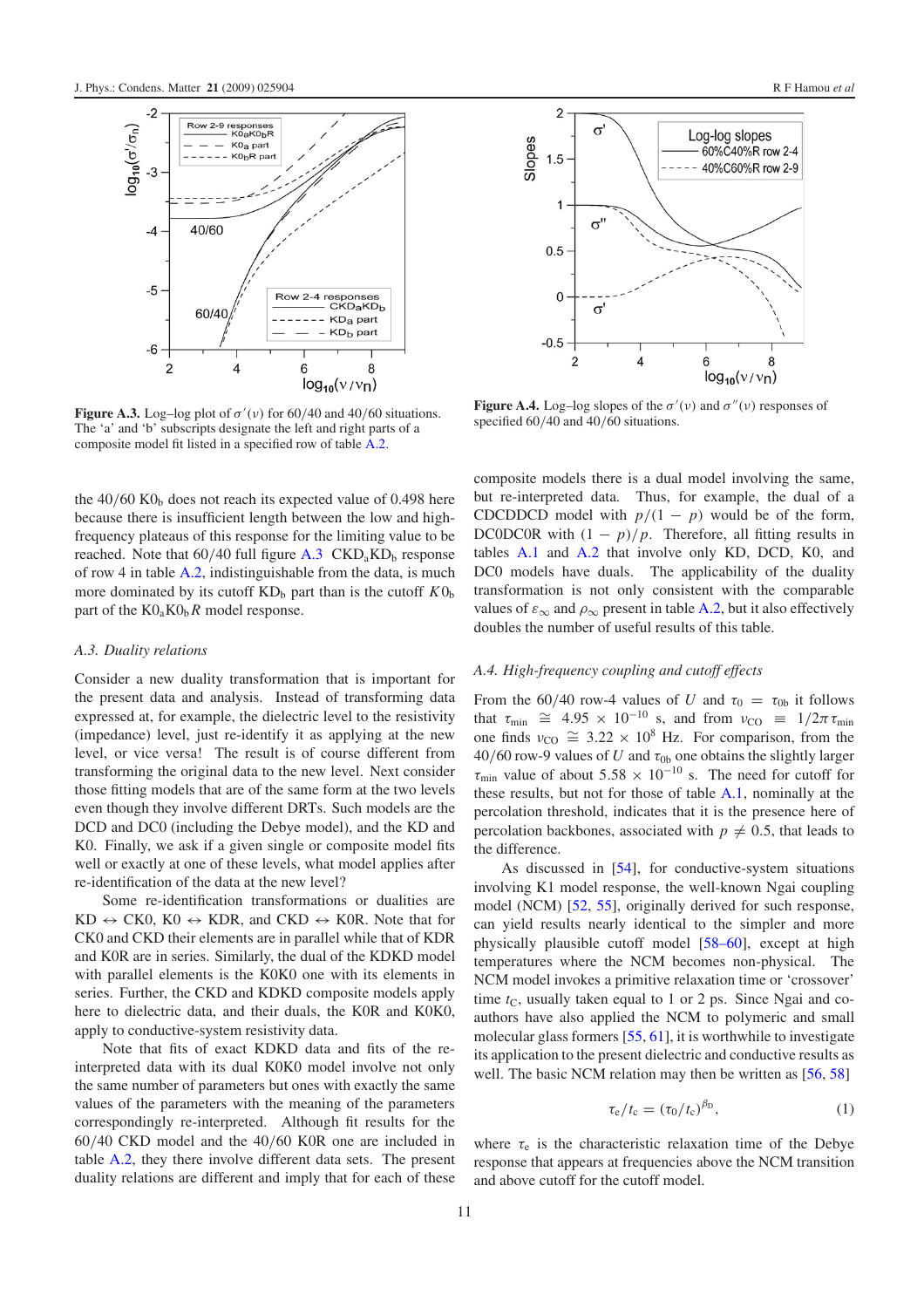For  $t_c = 2$  ps, equation [\(1\)](#page-10-4) yields  $\tau_e = 2.89 \times 10^{-9}$  s on using the row-4  $KD<sub>b</sub>$  values. But the cutoff model approach of fitting a Debye model to the corresponding high-frequencylimiting data led to  $\tau_e = 1.490 \times 10^{-9}$  s. When this value is used in equation [\(1\)](#page-10-4) to calculate an estimate of  $t<sub>C</sub>$ , one obtains 0.515 ps, appreciably smaller than 2 ps. In contrast, for the row-9 40/60 K0<sub>b</sub> model, equation [\(1\)](#page-10-4) led to  $\tau_e$  =  $1.315 \times 10^{-9}$  s and the cutoff model to  $1.634 \times 10^{-9}$  s. With the latter value, equation [\(1\)](#page-10-4) then leads to  $t_c = 3.08$  ps, nearly six times larger than the 60/40 one. It follows from these results that here  $t_c < \tau_{\min} < \tau_e$ . Although it may only be coincidental that the present RRCN cutoff parameter values are comparable to those found for real materials, the need for DRT cutoff of the response of RC networks demonstrated here, just as for real materials, is of considerable significance. In earlier work, Almond and co-authors [\[14,](#page-11-6) [15\]](#page-11-13) have suggested that anomalous power-law dispersion behavior found in a wide range of materials are characteristic of microstructural RC networks. Here we show that the analogy is indeed far more general.

The above results also suggest that decreasing the conductive proportion of the RRCN system decreases the resulting primitive relaxation-time value, perhaps until it and  $\tau_e$  disappear for 50/50 situations but reappear for  $p < 0.5$ . In addition, it appears, on comparing the results of figure 4(b) of  $[10]$  with those of the present figure [A.1,](#page-7-0) that increasing the total number of network elements also decreases  $\tau_e$ . Here the value of  $t_c$  is associated with percolation and depends on the dielectric–conductive number ratio, but for real dielectric systems Ngai and Capaccioli [\[62\]](#page-12-11) state that it is determined by the interaction potential. Nevertheless, as we have seen, the cutoff model yields plausible results for the present 2D RRCN structures.

It is worth remarking that in all earlier publications, such as those of Ngai and associates, no complex-least-squares fitting of frequency-response data has been used to estimate NCM or cutoff *U* and  $\tau_e$  values directly, as done in the present work and to use the results to estimate  $t_c$  values. Such results are currently only made practical by using the LEVM computer program [\[51\]](#page-12-1). The present results show that cutoff is needed for all  $p \neq 0.5$  values, that a composite fitting model involving two separate dispersive models is required for good fitting of RRCN data, and that for any *p* value in its full range a pure threshold model with a fractional power-law exponent of 0.5 is always needed as one of the two parts of the composite model.

### <span id="page-11-7"></span><span id="page-11-2"></span><span id="page-11-1"></span><span id="page-11-0"></span>**References**

- <span id="page-11-14"></span>[1] Landauer R 1978 Electrical transport and optical properties of inhomogeneous media *AIP Conf. Proc.* **40** [2–45](http://dx.doi.org/10.1063/1.31150)
- [2] Clerc J P, Giraud G, Luck J M and Laugier J M 1990 *Adv. Phys.* **39** [191–309](http://dx.doi.org/10.1080/00018739000101501)
- [3] Bergman D J and Stroud D 1992 *Solid State Phys.* **46** [147–269](http://dx.doi.org/10.1016/S0081-1947(08)60398-7)
- [4] Kirkpatrick S 1973 *Rev. Mod. Phys.* **45** [574–88](http://dx.doi.org/10.1103/RevModPhys.45.574)
- [5a] Straley J P 1976 *J. Phys. C: Solid State Phys.* **9** [783](http://dx.doi.org/10.1088/0022-3719/9/5/017)
- [5b] Straley J P 1979 *J. Phys. C: Solid State Phys.* **12** [3711](http://dx.doi.org/10.1088/0022-3719/12/18/015)
- [5c] Straley J P 1977 *Phys. Rev.* B **15** [5733](http://dx.doi.org/10.1103/PhysRevB.15.5733)
- [6] Wong P Z 1987 Physics and chemistry of porous media II *AIP Conf. Proc.* **154** [304–18](http://dx.doi.org/10.1063/1.36383)
- <span id="page-11-10"></span><span id="page-11-9"></span><span id="page-11-8"></span><span id="page-11-3"></span>[7] Sihvola A 1999 *Electromagnetic Mixing Formulas and Applications* (*IEE Electromagnetic Wave Series* vol 47) (Stevenage: Institute of Electrical Engineers)
- <span id="page-11-6"></span><span id="page-11-5"></span><span id="page-11-4"></span>[8] Tuncer E, Serdyuk Y V and Gubanski S M 2002 *IEEE Trans. Dielectr. Electr. Insul.* **9** [809](http://dx.doi.org/10.1109/TDEI.2002.1038664)
- <span id="page-11-13"></span>[9] Brosseau C and Beroual A 2003 *Prog. Mater. Sci.* **48** [373–456](http://dx.doi.org/10.1016/S0079-6425(02)00013-0) [10] Almond D P and Vainas B 1999 *J. Phys.: Condens. Matter*
- <span id="page-11-20"></span>**11** [9081–93](http://dx.doi.org/10.1088/0953-8984/11/46/310)
- [11] Tuncer E 2004 *J. Phys. D: Appl. Phys.* **37** [334](http://dx.doi.org/10.1088/0022-3727/37/3/004)
- <span id="page-11-11"></span>[12] Tuncer E 2005 *J. Phys. D: Appl. Phys.* **38** [223](http://dx.doi.org/10.1088/0022-3727/38/2/006)
- [13] Macdonald J R 2000 *Solid State Ion.* **[133](http://dx.doi.org/10.1016/S0167-2738(00)00737-2)** 79
- [14] Almond D P and Bowen C R 2004 *Phys. Rev. Lett.* **92** [157601](http://dx.doi.org/10.1103/PhysRevLett.92.157601)
- [15] Bouamrane R and Almond D P 2003 *J. Phys.: Condens. Matter* **15** [4089–100](http://dx.doi.org/10.1088/0953-8984/15/24/302)
- [16] Almond D P, Bowen C R and Rees D A S 2006 *J. Phys. D: Appl. Phys.* **39** [1295–304](http://dx.doi.org/10.1088/0022-3727/39/7/S03)
- [17] Roling B, Happe A, Funke K and Ingram M D 1997 *Phys. Rev. Lett.* **78** [2160–3](http://dx.doi.org/10.1103/PhysRevLett.78.2160)
- [18] Kuanr B K and Srivastava G P 1994 *J. Appl. Phys.* **75** [6115–7](http://dx.doi.org/10.1063/1.355478)
- <span id="page-11-27"></span>[19] Rozanski S A, Kremer F, Köberle P and Laschewsky A 1995 *Macromol. Chem. Phys.* **196** [877–90](http://dx.doi.org/10.1002/macp.1995.021960316)
- [20] Dyre J C 1988 *J. Appl. Phys.* **64** [2456–68](http://dx.doi.org/10.1063/1.341681)
- [21] Dyre J C 1993 *Phys. Rev.* B **48** [12511–26](http://dx.doi.org/10.1103/PhysRevB.48.12511)
- [22] Dyre J C 1994 *Phys. Rev.* B **49** [11709–20](http://dx.doi.org/10.1103/PhysRevB.49.11709) Dyre J C 1994 *Phys. Rev.* B **50** [9692\(E\)](http://dx.doi.org/10.1103/PhysRevB.50.9692.2)
- [23] Dyre J C and Schrøder T B 2000 *Rev. Mod. Phys.* **72** [873–92](http://dx.doi.org/10.1103/RevModPhys.72.873)
- <span id="page-11-15"></span>[24] Efros A L and Shklovskii B I 1976 *Phys. Status Solidi* b **76** [475](http://dx.doi.org/10.1002/pssb.2220760205)
- [25] Bergman D J and Imry Y 1977 *Phys. Rev. Lett.* **39** [1222](http://dx.doi.org/10.1103/PhysRevLett.39.1222)
- <span id="page-11-23"></span>[26] Stroud D and Bergman D J 1982 *Phys. Rev.* B **25** [2061](http://dx.doi.org/10.1103/PhysRevB.25.2061)
- <span id="page-11-24"></span><span id="page-11-17"></span>[27] Gefen Y, Aharony Q and Alexander S 1983 *Phys. Rev. Lett.* **[50](http://dx.doi.org/10.1103/PhysRevLett.50.77)** 77
- <span id="page-11-18"></span>[28] Stauffer D and Aharony A 1994 *Introduction to Percolation Theory* 2nd edn (London: Taylor and Francis)
- <span id="page-11-19"></span>[29] Coverdale R T, Jennings H M and Garboczi E J 1995 *Comput. Mater. Sci.* **3** [465](http://dx.doi.org/10.1016/0927-0256(95)00005-B)
- [30] Frank D J and Lobb C J 1988 *Phys. Rev.* B **37** [302](http://dx.doi.org/10.1103/PhysRevB.37.302)
- <span id="page-11-30"></span>[31] Lobb C J and Lobb D J 1984 *Phys. Rev.* B **30** [4090](http://dx.doi.org/10.1103/PhysRevB.30.4090)
- <span id="page-11-22"></span><span id="page-11-21"></span>[32] Tuncer E, Gubanski S M and Nettelblad B 2001 *J. Appl. Phys.* **89** [8092–100](http://dx.doi.org/10.1063/1.1372363)
- <span id="page-11-32"></span><span id="page-11-31"></span>[33] Tuncer E, Nettelblad B and Gubanski S M 2002 *J. Appl. Phys.* **92** [4612–24](http://dx.doi.org/10.1063/1.1505975)
- [34] Tuncer E, Gubanski S M and Nettelblad B 2002 *J. Electrost.* **56** [449](http://dx.doi.org/10.1016/S0304-3886(02)00108-0)
- [35] Calame J P 2003 *J. Appl. Phys.* **94** [5945](http://dx.doi.org/10.1063/1.1615302)
- [36] Lichtenecker K 1926 *Z. Phys.* **27** 115
- [37] Macdonald J R 2002 *J. Chem. Phys.* **116** [3401](http://dx.doi.org/10.1063/1.1434953)
- <span id="page-11-12"></span>[38] Macdonald J R 2005 *Phys. Rev.* B **71** [184307](http://dx.doi.org/10.1103/PhysRevB.71.184307)
- [39] Macdonald J R 2006 *J. Phys.: Condens. Matter* **18** [629](http://dx.doi.org/10.1088/0953-8984/18/2/019) The word 'imaginary' on the third line of p 643 should be replaced by 'real'. On p 640, next to the bottom line, replace  $\rho_0 \varepsilon_{D\infty}$  by  $\rho_0 \varepsilon_{V} \varepsilon_{D\infty}$
- [40] Macdonald J R and Tuncer E 2007 *J. Electroanal. Chem.* **[602](http://dx.doi.org/10.1016/j.jelechem.2007.01.006)** 255
- <span id="page-11-16"></span>[41] Davidson D W and Cole R H 1951 *J. Chem. Phys.* **19** [1484](http://dx.doi.org/10.1063/1.1748105)
- <span id="page-11-25"></span>[42] Skal A S and Shklovskii B I 1974 *Fiz. Tekh. Poluprov.* **8** 1586 Skal A S and Shklovskii B I 1975 *Sov. Phys.—Semicond.* **8** 1029 (Engl. Transl.)
- <span id="page-11-28"></span><span id="page-11-26"></span>[43] De Gennes P G 1976 *J. Physique Lett.* **37** [L1–2](http://dx.doi.org/10.1051/jphyslet:019760037010100)
- <span id="page-11-29"></span>[44] Straley J P 1982 *J. Phys. C: Solid State Phys.* **15** [2333–41](http://dx.doi.org/10.1088/0022-3719/15/11/013) Straley J P 1982 *J. Phys. C: Solid State Phys.* **15** [2343–6](http://dx.doi.org/10.1088/0022-3719/15/11/014)
- [45] Lin C R, Chen Y C and Chang C Y 2001 *Macromol. Theory Simul.* **10** [219–24](http://dx.doi.org/10.1002/1521-3919(20010401)10:4<219::AID-MATS219>3.0.CO;2-V)
- [46] Nigmatullin R and Ryabov Ya E 1997 *Phys. Solid State* **[39](http://dx.doi.org/10.1134/1.1129804)** 87
- [47] Lindsey C P and Patterson G D 1980 *J. Chem. Phys.* **73** [3348](http://dx.doi.org/10.1063/1.440530)
- [48] Van Dijk M A, Casteleijn G, Joosten J G H and Levine Y K 1986 *J. Chem. Phys.* **85** [626](http://dx.doi.org/10.1063/1.451588)
- [49] Feldman Y, Kozlovich N, Nir I and Garti N 1995 *Phys. Rev.* E **51** [478](http://dx.doi.org/10.1103/PhysRevE.51.478)